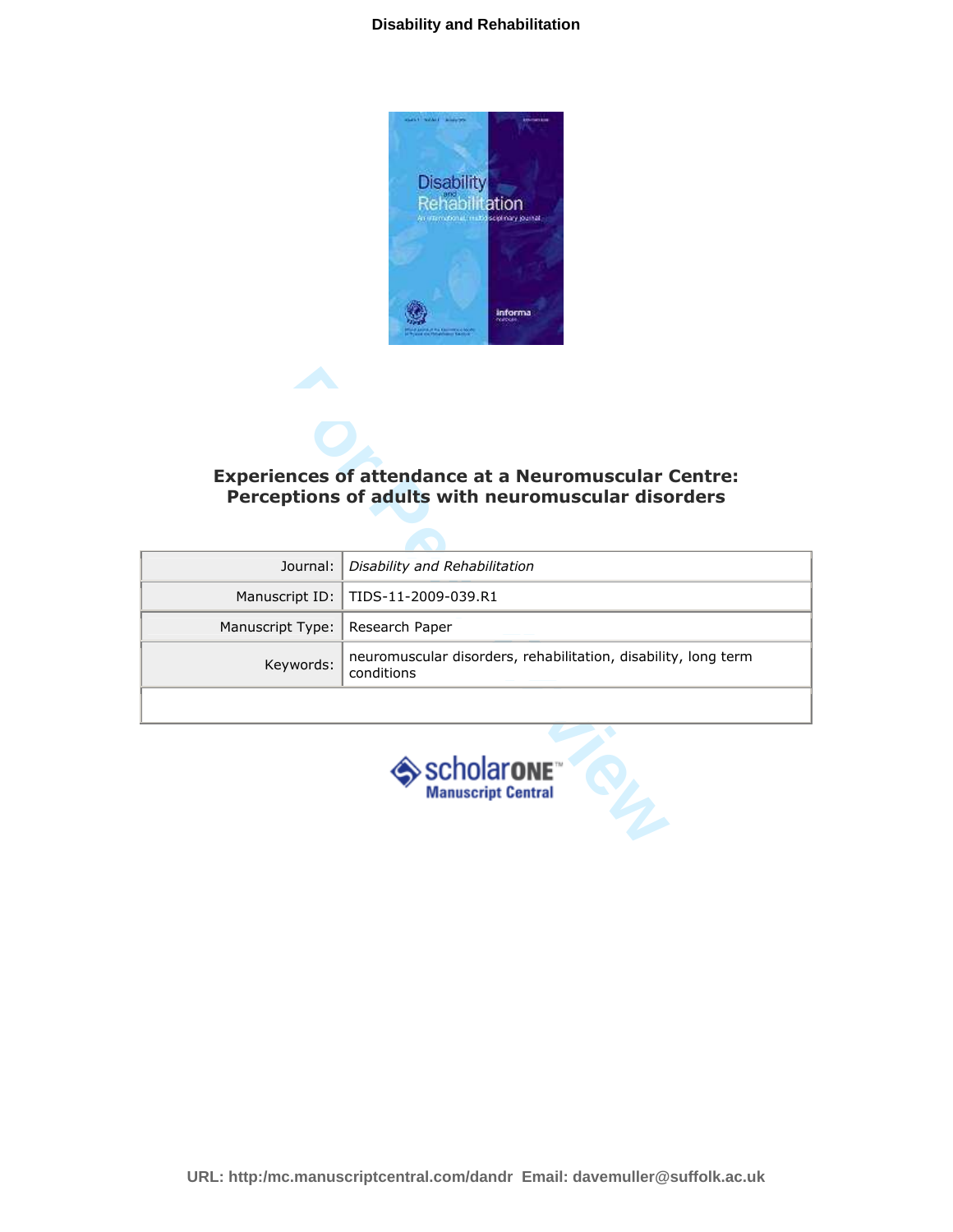**Experiences of attendance at a Neuromuscular Centre: Perceptions of adults with neuromuscular disorders.** 

# **Abstract**

# **Purpose**

The aim of this research is to gain an insight into adults with neuromuscular disorders' experiences of attendance at a specialised, voluntary sector, Neuromuscular Centre and explore its value to these adults who attend for treatment, education or employment.

# **Method**

tative in design. In-depth interviews were cones, recruited from the population of adults with<br>Hed the Neuromuscular Centre. Interviews we<br>ically analysed. Thematic networks were utili<br>benefit of specialist input to remain This study was qualitative in design. In-depth interviews were conducted with 9 selfselected participants, recruited from the population of adults with neuromuscular disorders who attended the Neuromuscular Centre. Interviews were transcribed verbatim and thematically analysed. Thematic networks were utilised to aid interpretation.

# **Results**

Participants saw the benefit of specialist input to remain mobile and independent for longer. The Centre created a culture of understanding and empathy which facilitated mutual support and self- acceptance. Opportunities for employment and education offered a sense of purpose. Sharing experiences developed self-knowledge and the ability to self-manage their condition.

# **Conclusion**

Attendance at this voluntary sector Neuromuscular Centre provided physical, psychosocial and economic benefits. The Neuromuscular Centre through its holistic approach offers a unique model for rehabilitation of adults with neuromuscular disorders. As an enterprise, satellite centres adopting the ethos of the Centre could be created, which could potentially help to redress the inequalities in health care for adults with neuromuscular disorders.

# **Key words**

Neuromuscular disease, long term conditions, rehabilitation, disability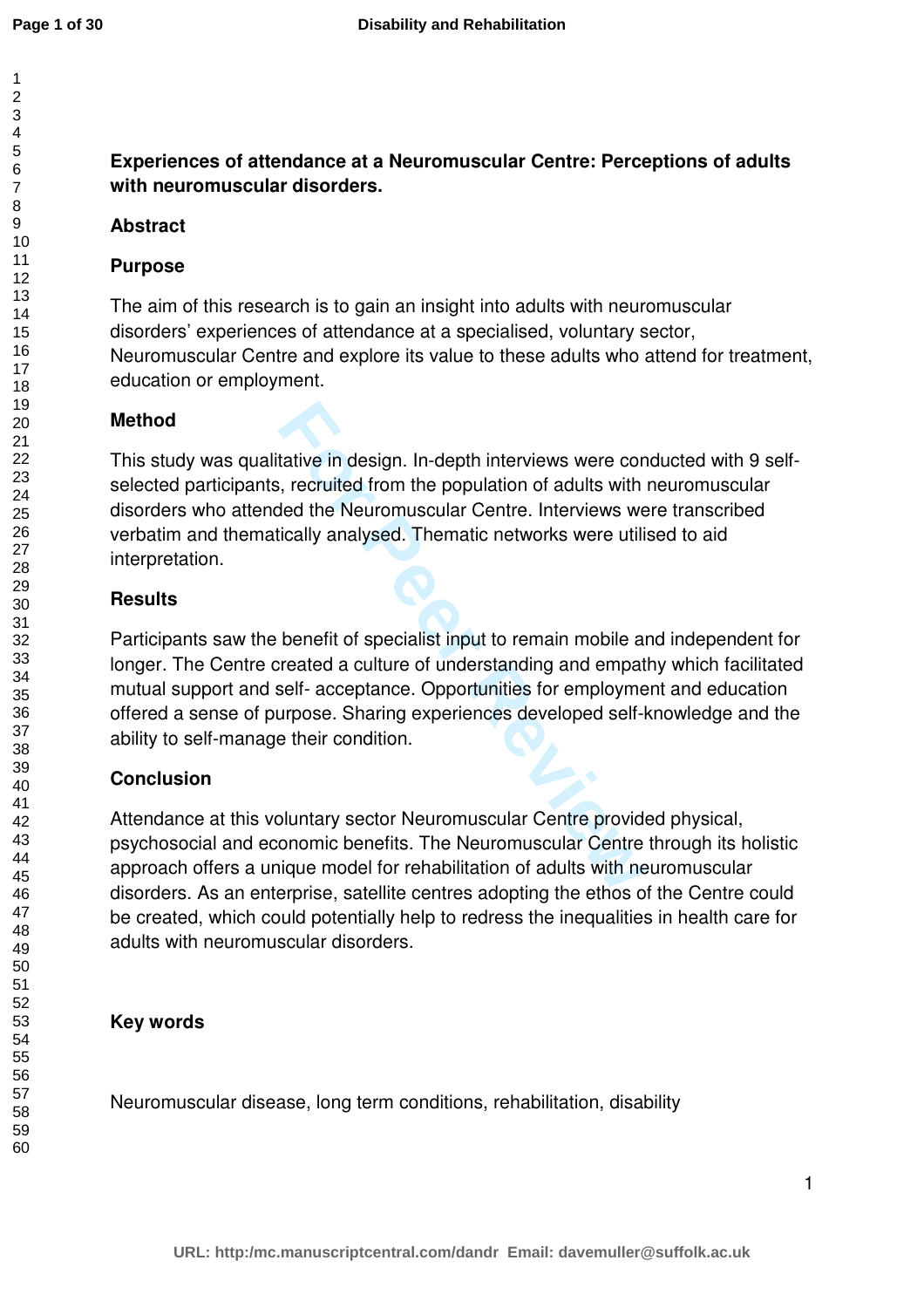## **Introduction**

 $\overline{1}$  $\overline{2}$  $\overline{4}$  $\overline{7}$ 

**For Peer Review** Muscular dystrophy and other genetically transmitted neuromuscular disorders (NMD) form a group of conditions which are characterised by progressive wasting and weakness of the muscles [1-5).There are more than 30 different types of muscular dystrophy (MD), with over 70 000 people in Western Europe and 40 000 in the USA severely affected by the condition [5]. In the UK there are between 13 485 and 22 750 adults with NMD with severe symptoms [6], with a reported prevalence of 37.0/100 000 with inherited muscle disease in Northern England (7). It has been suggested, however, that there are around 60 000 people in the UK living with some form of the neuromuscular condition [8]. Although improvements in medical management have led to people with advanced NMD living well into adulthood, there is still no cure and some will continue to have long term disability and reduced life quality [9-11].

Given the challenges faced by people with NMD, it would seem reasonable for these individuals to expect a health and social care service, which supports their needs, to be readily available. However it appears that this expectation is often not realised. In the UK, inconsistency and insufficiency of service provision has been identified for adults with NMD [6, 8]. It seems that a deficiency in specialist care has resulted in individuals in a number of regions travelling to other areas to access clinics, or receiving no provision at all. In some cases, a shortage of specialist therapists has led to NMD clinics providing no access to physiotherapists with expertise in the condition, or any ongoing treatment [6, 8]. Concerns such as lack of support for adults with NMD to assist them to engage in work or access further and higher education have also been recognised [8].

 $\mathfrak{p}$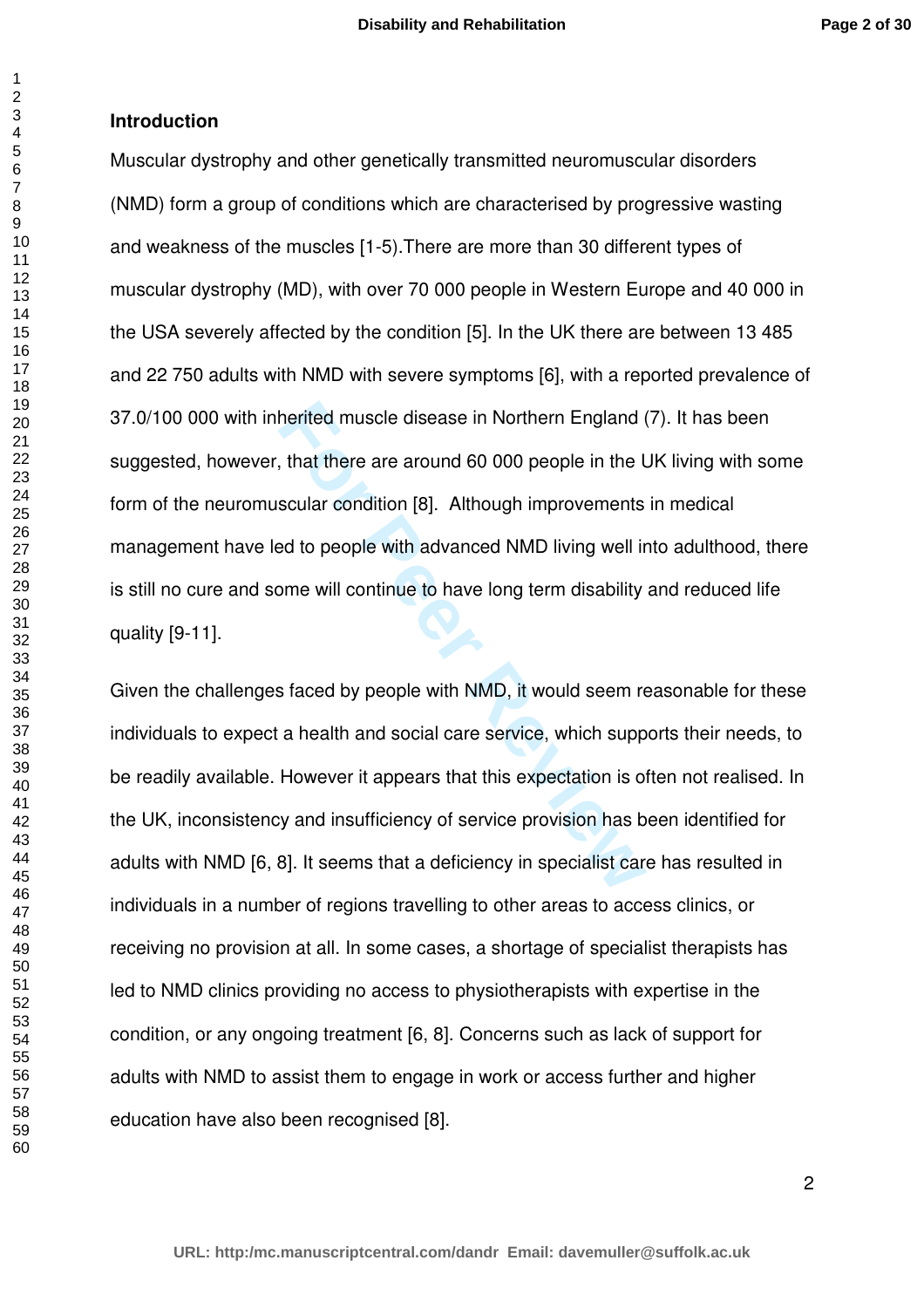#### **Disability and Rehabilitation**

As a result of these findings, the need for a co-ordinated strategy to address the issue of service provision for 'complex and rare diseases' has been highlighted [6] with recommendations for the development of guidelines, to improve standards of health care for individuals with NMD [8]

**Example 2013**<br>**For Peer Revices** generated and the state of the divergence of discussion of conditions. The main components of this pecialist healthcare, a workforce which can provocational rehabilitation and educational The pre 2010 UK government's stated priority was to enhance standards of care for people with chronic disabilities. Through their National Service Framework (NSF) for long term diseases [12], the previous government declared its commitment to renovating health and social care services, with the aim of improving the quality of life for people with chronic conditions. The main components of this policy included prompt access to specialist healthcare, a workforce which can provide the necessary expertise and skills, vocational rehabilitation and educational opportunities [12]. Although as a result of the recent elections a new government is now in post, at the time of writing, no changes to this policy have been announced.

In order to ensure quality provision of service for people with NMD it would therefore seem essential to offer specialist health interventions that are known to be most beneficial for these individuals. However there is a paucity of research regarding rehabilitation of adults with neuromuscular disorders, leading to a lack of knowledge of how service provision can be optimised for this client group [6]. Most studies undertaken have been quantitative in nature, concerning exercise therapy, with inconclusive evidence as to the most favourable regime [13]. Multi-specialist intervention has been promoted but there is no agreement as to the best approach [8,14,15] or the most appropriate duration of allied health intervention [16,17]. A study evaluating the impact of multidisciplinary rehabilitation for adults with muscular dystrophy found no statistically significant improvement in activities of daily living as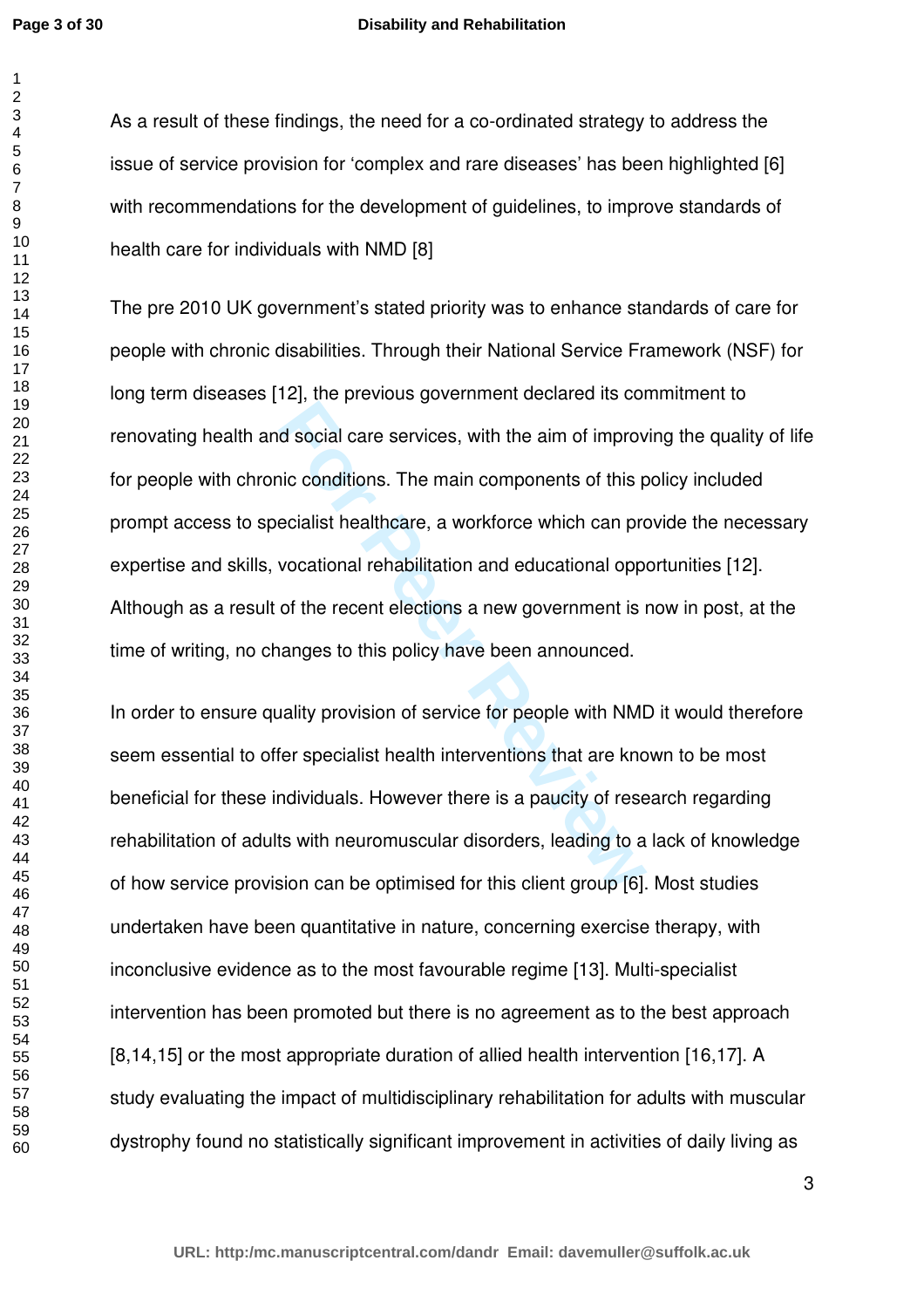compared to a control group. However it was suggested that aspects of the care could provide some psychological support, although the perceived benefits of these to the recipients were not explored. It was concluded that rehabilitation programmes for such clients needed to be instigated and investigated to provide more evidence as to the most favourable interventions [15]. Identifying an ideal model of service provision for adults with NMD therefore seems to be the main challenge faced by health care providers.

present the NeuroMuscular Centre (NMC), a<br>adults with NMD, as an example of how server<br>with NMD. The NMC, a registered charity, off<br>clients from the North West of England and V<br>vices to its 360 registered users. Provision In this paper we will present the NeuroMuscular Centre (NMC), a voluntary sector rehabilitation unit for adults with NMD, as an example of how services could be provided for people with NMD. The NMC, a registered charity, offers a holistic approach to care for clients from the North West of England and Wales by providing a combination of services to its 360 registered users. Provision at the NMC includes specialised physiotherapy, hydrotherapy, emotional support and information and practical advice concerning NMD. Training on nationally accredited courses in Graphic Design and Information Technology (IT) is also offered. In addition, there is the opportunity to gain employment in their graphic design and print company, or as administrators or fundraisers [18].

A person-centred approach has been identified as a key factor in the provision of rehabilitation [12, 19]. One aspect of the person-centred approach to care is that it "strives to incorporate clients' perspectives into the provision of services" [19, p.89]. It would therefore seem important to consider the NMC from the viewpoint of the people who use their services, in order to gain an understanding of their needs and how they can be supported to meet them. In addition there is a dearth of literature on adults with NMD and their experiences of rehabilitation. The aim of this study was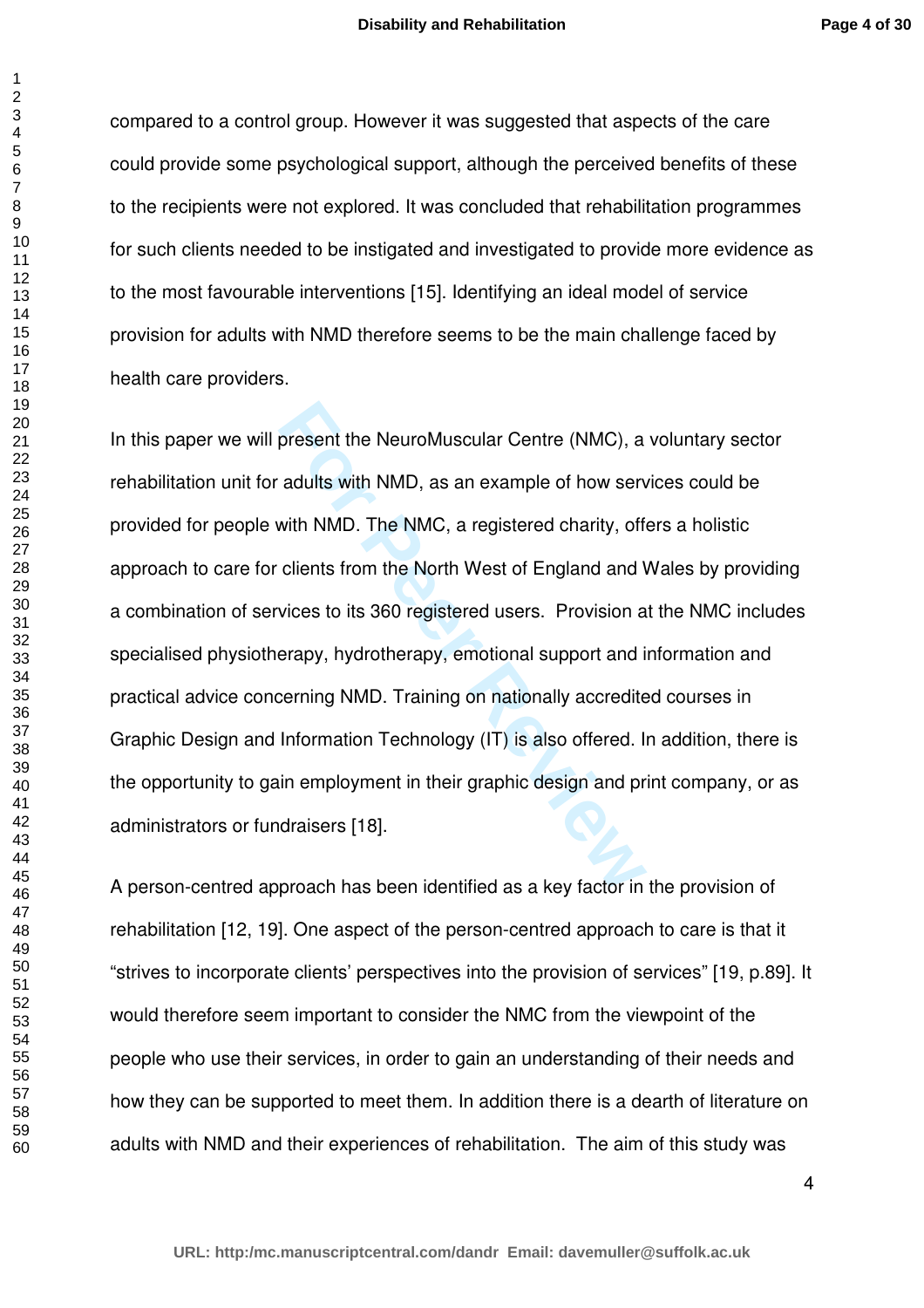$\mathbf{1}$  $\overline{2}$ 

#### **Disability and Rehabilitation**

therefore to gain an insight in to adults with NMD' perceptions of the NMC and what they attained from attending for treatment, education or employment. The intention was to develop an understanding of their experiences of the holistic service delivery model offered by the NMC, and of their life with NMD.

#### **Method**

r phenomenon of adults with NMD who atten<br>cipation in the research were placed around treposive sample of nine participants being rec<br>with NMD who attended the NMC for treatme<br>mple which consisted of six males and three<br>an The research was qualitative in design and exploratory in nature, undertaken to explore the particular phenomenon of adults with NMD who attended the NMC [20]. Posters inviting participation in the research were placed around the NMC. This led to a self-selected purposive sample of nine participants being recruited from the population of adults with NMD who attended the NMC for treatment, education or employment. The sample which consisted of six males and three females, were aged between 18 and 78 and had varying degrees of severity. Conditions included were myotonic dystrophy, facioscapulohumeral MD (FSH) and Duchenne MD (one participant from each condition) and Becker MD, spinal muscular atrophy (SMA) and Charcot-Marie-Tooth disease (two participants from each condition). Of the participants recruited eight were accessing physiotherapy treatment at the NMC; four participants were also employees and two were attending courses in graphic design and IT.

Full informed consent was gained from all participants prior to commencement of the study **.** Semi-structured interviews in the form of a discussion took place, allowing the participant freedom to lead and develop the conversation.

The following topic guide was used to facilitate discussion, follow- up questions depended on individual responses to the topics given: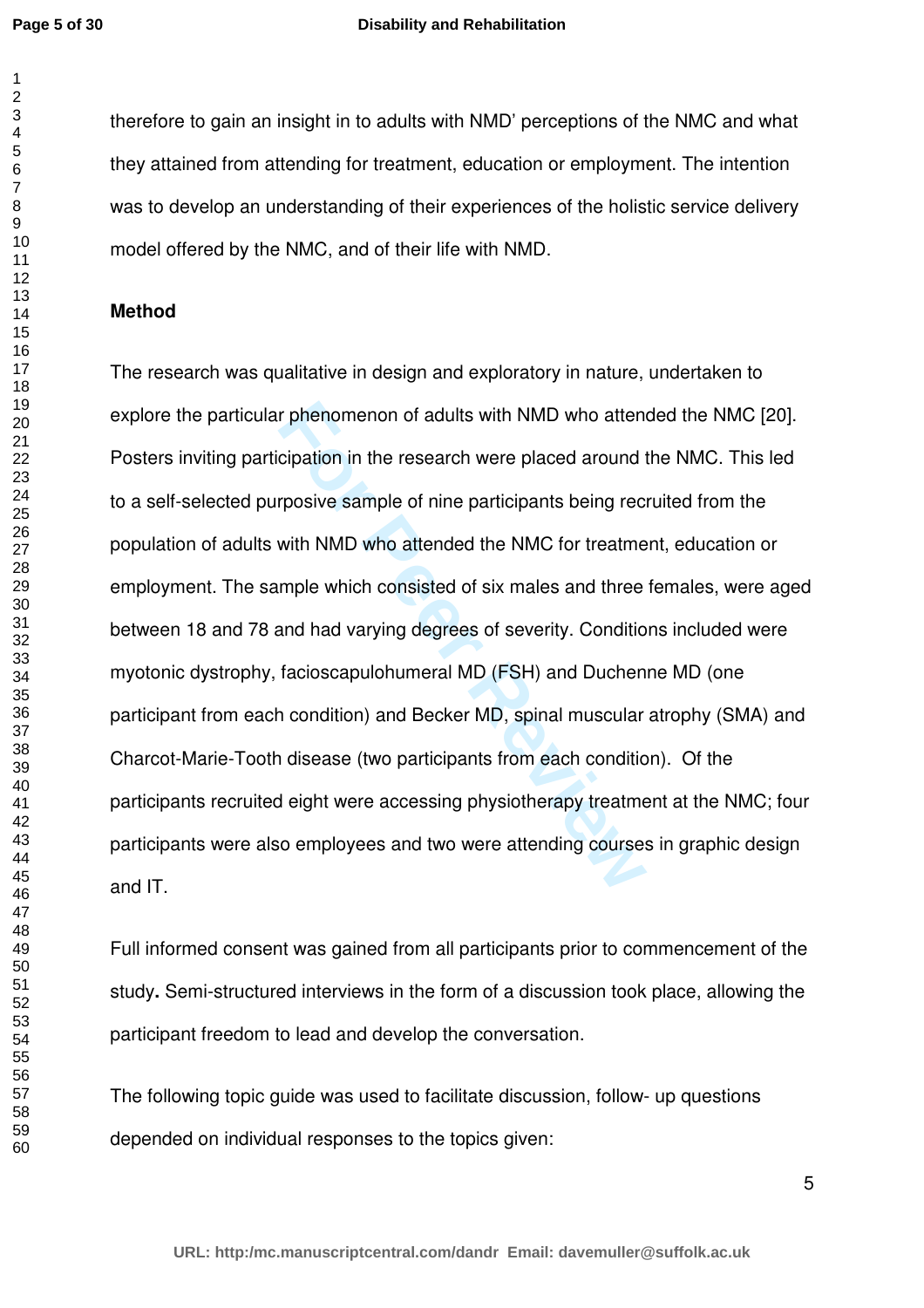$\overline{1}$ 

Why do you come to the NMC?

What is most important to you about attending the NMC?

Take me through a typical day of attendance at the NMC

Further questions were asked to gain demographic and background information:

When and how were you referred to the NMC?

What services do you access and how often?

Tell me about your condition and how it affects you?

It was hoped that exploration by the interviewer of the participant's insights could then evolve, based on the response of the individual [21]. The interviews took place at the NMC, thus ensuring an environment that was familiar to the participants.

u access and how often?<br>
ondition and how it affects you?<br>
ploration by the interviewer of the participant'<br>
on the response of the individual [21]. The inte<br>
suring an environment that was familiar to the<br>
length from 45 Interviews ranged in length from 45 minutes to one hour and 15 minutes, were digitally recorded and transcribed verbatim. Transcribed interviews were then imported into the NVivo7 software [22] for qualitative data analysis. Although coding and analysis of the data remains the remit of the researcher, NVivo's usefulness is that it provides a platform to store and manage data in an orderly fashion. Tools available within the package allow reports and summaries of the analysis to be made available (23).

Ethical approval was granted by the Manchester Metropolitan University, Faculty of Health, Psychology and Social Care Academic Ethics Committee. As the NMC is a voluntary sector organisation and participants were not included in the study because they were NHS users, NHS ethical approval was not required.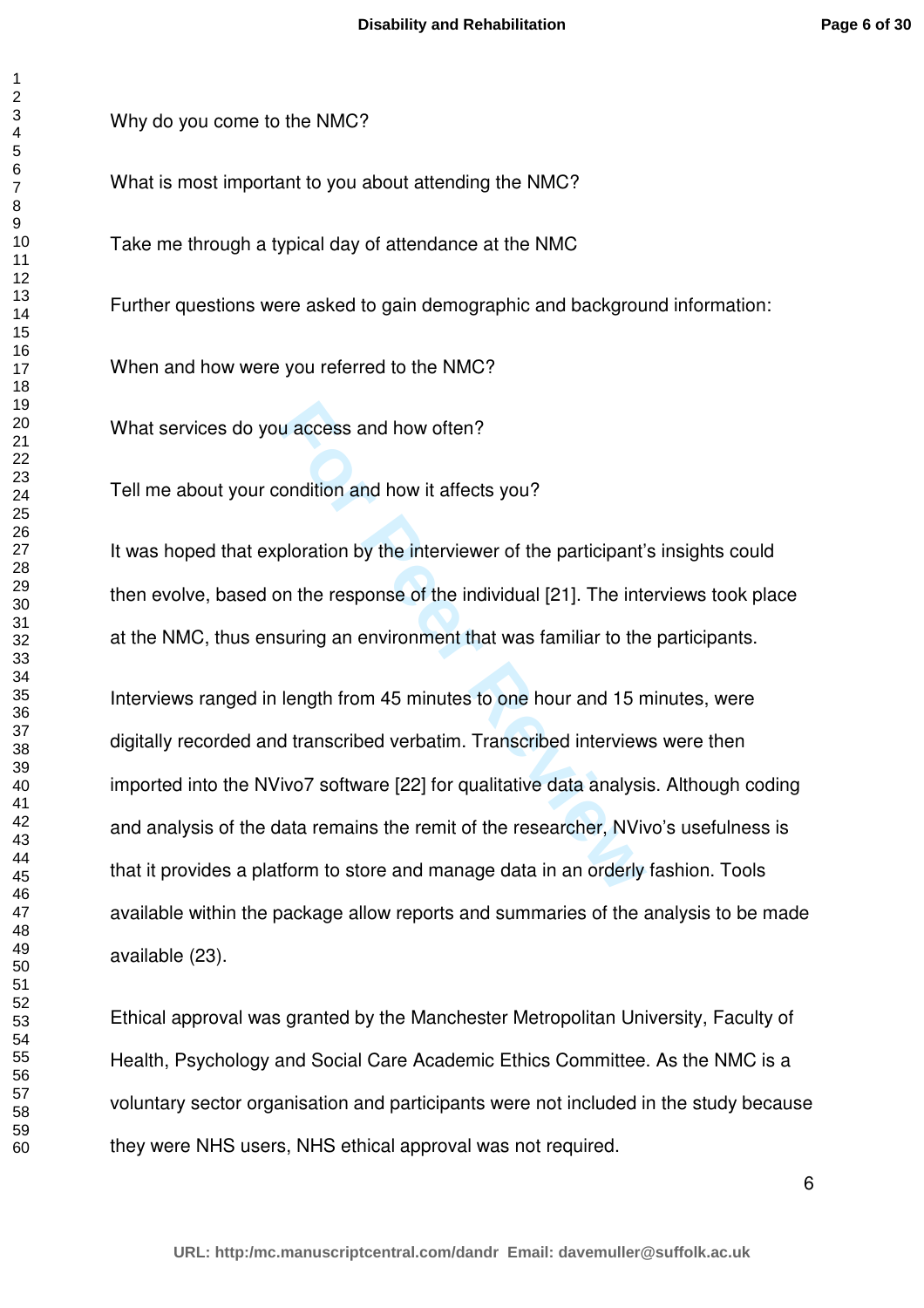$\overline{1}$  $\overline{2}$  $\overline{4}$ 

## **Data analysis**

For Bata: The text was then stagted to open a<br>in [25], where the data was coded based on<br>xt. This helped to divide the data into more m<br>tage, described by Attride-Stirling [24], is the<br>les. In the present study, codes were Data analysis was inductive in nature as no hypothesis was being tested and the endeavour was to generate the findings purely from the data. The approach adopted involved thematic analysis leading to thematic networks [24]. The first stage of the procedure involves coding of the transcripts. In this present study transcriptions were read and re-read, including notes written about each dialogue, in order to familiarise the researcher with the data. The text was then subject to 'open coding' as described by Strauss and Corbin [25], where the data was coded based on salient issues identified from the text. This helped to divide the data into more manageable sections. The next stage, described by Attride-Stirling [24], is the identification of themes from the codes. In the present study, codes were first grouped together into themes based on recurring premises across the interviews. The Basic Themes are the lowest order ideas that provide a simple description of individual text but give little meaning to the text as a whole. It is only when these basic themes are arranged together under a common heading that summarises their main assumptions, that more insight into the text is given. These are known as the Organising Themes. A Global Theme is then derived by the collection together of related organising themes. It is the global theme that captures the essence of what the data is saying [24] (see table 1)

**Table 1** 

**Table 1 to be inserted here**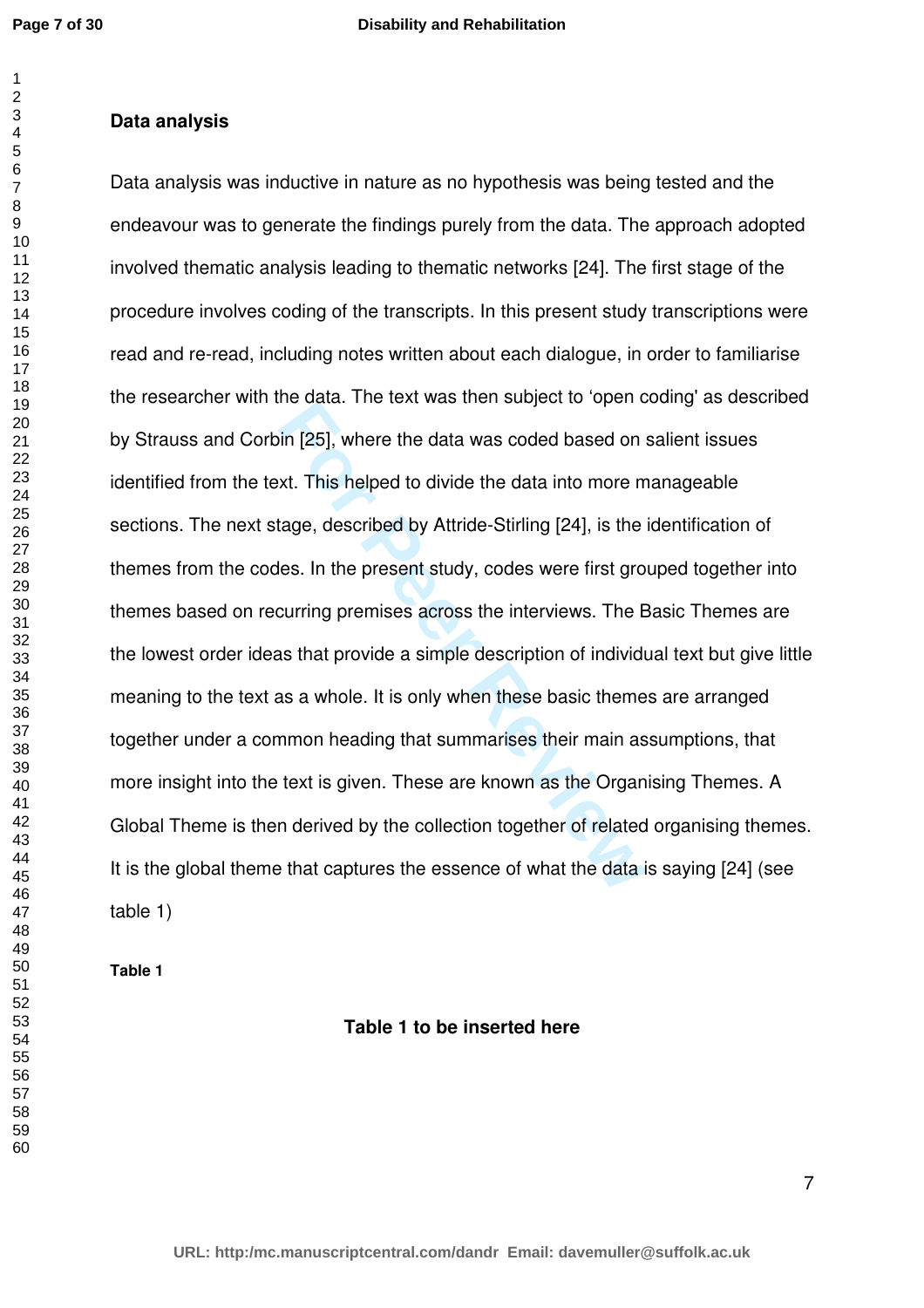The themes were then organised into an interlinking network to assist with analysis and interpretation of data. It is through defining the themes and their interrelationships that a summary of the main findings is provided [24].

Analysis is a dynamic process requiring the researcher to move back and forth from the networks to the original data. It is through the exploration of each network and its corresponding text that sense is made of the data and in-depth interpretation takes place [24].

Ins of the researcher's thoughts were made the standing and give meaning to the data. To independent researchers were involved in the and the coding process to be cross checked to true to the data. The mesidentified were r Memos and reflections of the researcher's thoughts were made throughout the process to aid understanding and give meaning to the data. To improve credibility of the research, two independent researchers were involved in the analysis and theme discovery. This allowed the coding process to be cross checked to insure the researcher had been true to the data. Themes identified were returned for participant validation to verify that the insights captured were authentic in the eyes of the interviewees.

## **Results**

 $\mathbf{1}$  $\overline{2}$  $\overline{4}$  $\overline{7}$ 

Two thematic networks evolved from the data with the global themes of: disparity in service provision and physical and emotional well-being . Findings and discussion of the thematic networks have been presented under the heading of the global and their related organising themes. Direct quotes from participants have been included with pseudonyms given to participants to ensure anonymity.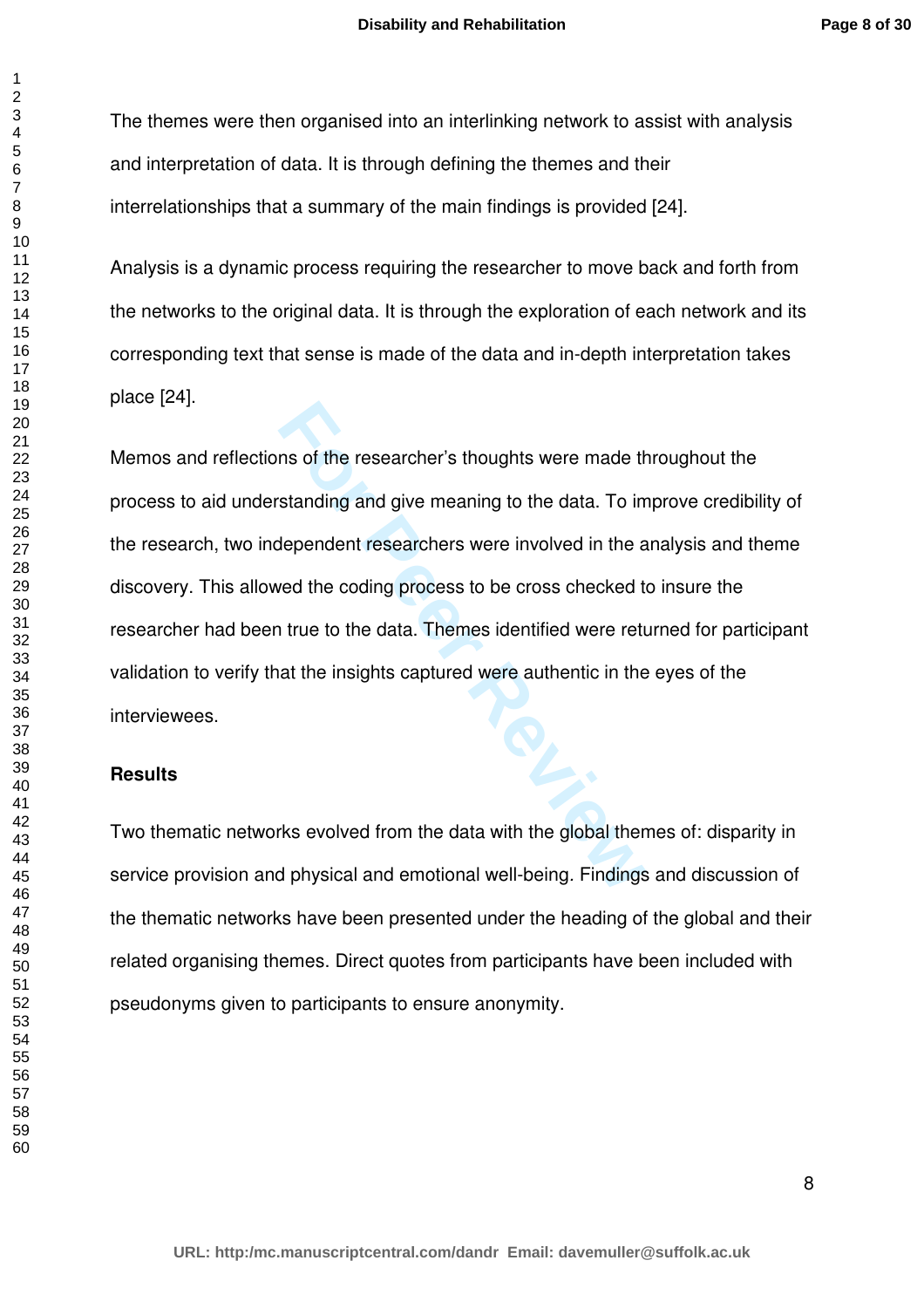$\overline{1}$  $\overline{2}$ 

# **Thematic Network 1 Global theme: Disparity in service provision Organising themes: Lack of specialist services/Limited knowledge of the condition**

ge of 16. All the other participants presented<br>they were given limited knowledge about the<br>of the availability of specialist input to help th<br>tending the NMC these participants had had i<br>b specialised in NMD, leading many Only two of the participants had gained access to specialist services including physiotherapy on a regular basis. They had been diagnosed in their early childhood and were attending special schools, where they continued to receive this provision until leaving at the age of 16. All the other participants presented a different picture. They perceived that they were given limited knowledge about their situation and had a lack of awareness of the availability of specialist input to help them to manage their condition. Before attending the NMC these participants had had no access to physiotherapists who specialised in NMD, leading many to believe that they could only access physiotherapy for 'injury specific' but not **'**condition specific' treatment.

Participants, who perceived that they had been given little or wrong information about their situation, appeared to be left with a naivety about their condition. Philip who has FSH said of his doctor:

'My GP assumed I had Becker because I was still alive. He thought he'd heard of Duchenne and Becker'

Ralph had 3 years of investigations before he was diagnosed with SMA. Although he had finally been given a 'label' for his condition he felt that the specialist had provided him with no comfort about the future when he remarked that:

… 'there was not the slightest hope and nothing can be done'.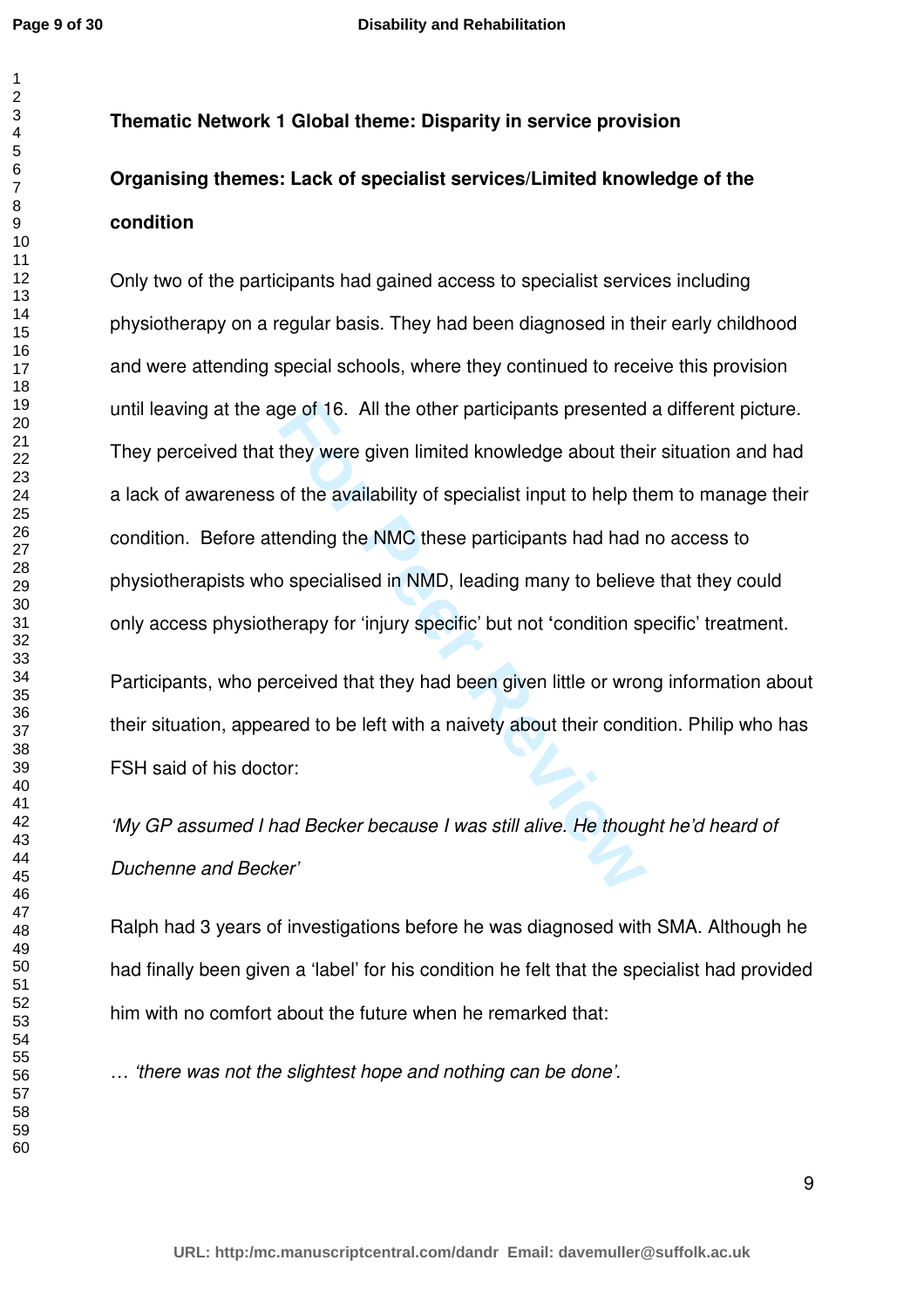It was 20 years later when he was referred to the NMC that Ralph was first given the opportunity to gain specialist provision for his condition. Access to the services at the NMC appeared to offer him 'encouragement' and 'hope' for the future that there was something available to help him manage his situation. He highlighted this when discussing his initial feelings at accessing the NMC:

'… I was quite surprised for the first time in my life there was something positive that could be done...'

## **Organising theme: Expert knowledge and skills**

**Expert knowledge and skills**<br>prising that one of the main benefits of attend<br>vants, was access to specialists who had exp<br>on. What most participants saw as particularly<br>sed their circumstances and was able to taild<br>ter sa It is therefore not surprising that one of the main benefits of attending the NMC, perceived by participants, was access to specialists who had expert knowledge and skills of their condition. What most participants saw as particularly advantageous was that the staff recognised their circumstances and was able to tailor their input to their individual needs. Peter said of the staff:

' … they do understand and as I say they know what level you can go to even as a new person if a new person came up here they've got a good idea of what they're going through before they've even actually met them and I think that's where the specialist knowledge comes in.'

However what seemed most important to the participants was their physical status. In particularly they wanted to stay mobile and independent for longer. They therefore identified the provision of ongoing physiotherapy whenever their condition required it, as a significant benefit to accessing the NMC. It would seem that participants saw regular treatment as necessary to help to delay their physical deterioration.

 $\mathbf{1}$  $\overline{2}$  $\overline{4}$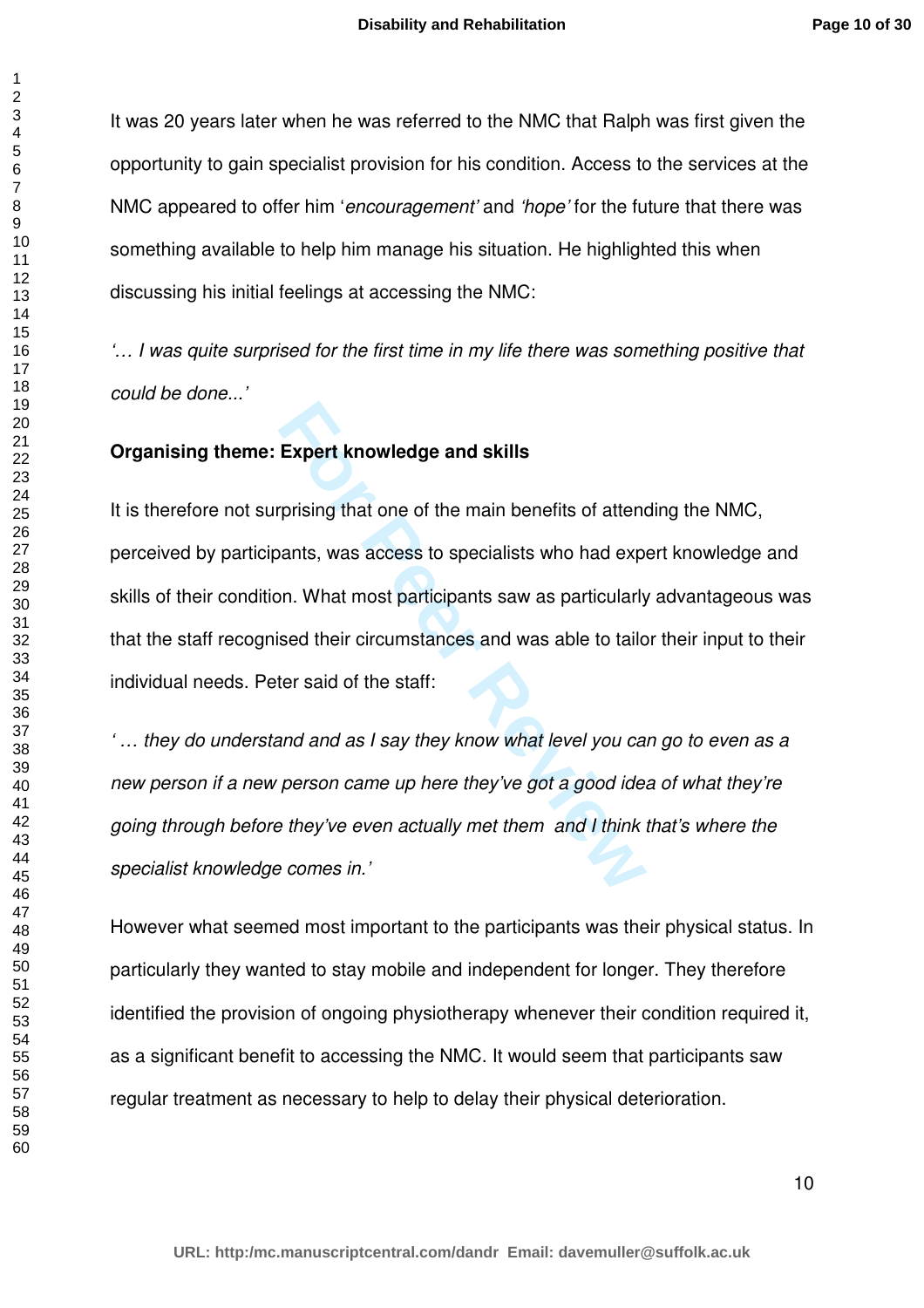$\overline{1}$ 

As Rhianon commented:

'… thank God I can go to the Centre every week, because you'd just think what would happen really, you'd go down hill pretty quick …. The thing is with MD you only have to stop doing something for a short while, then you find you can't do it because you're not using the muscles in the right way.'

to give them more self-assurance that their c<br>
It was clear that they felt confident that the p<br>
uch input they needed and what intervention<br>
rehabilitation in this way to improve or delay<br>
seemed to help with psychologica That the participants perceived the staff at the NMC as experts who understood their condition, appeared to give them more self-assurance that their condition could be managed effectively. It was clear that they felt confident that the physiotherapists knew exactly how much input they needed and what intervention was appropriate. Receiving specialist rehabilitation in this way to improve or delay the decline in physical capabilities seemed to help with psychological wellbeing. This was apparent when a number of participants painted a depressing view of how they saw their future if they hadn't accessed the NMC. As Ralph claimed:

'I would be an old man in a wheelchair, sitting at home; well happy enough in an old man's way but you know bleak, bleak kind of life really'

**Thematic Network 2 Global theme: Physical and emotional wellbeing.** 

# **Organising theme: Association with others**

Socialising was identified by most of the participants as an important aspect of attending the NMC. It seemed that the NMC provided a 'day out' and an opportunity to meet and 'banter' with others and develop a 'wider social circle'

Nathan, who suffered from periods of depression since he was diagnosed with his condition, found that attending the Centre enticed him out of the house because it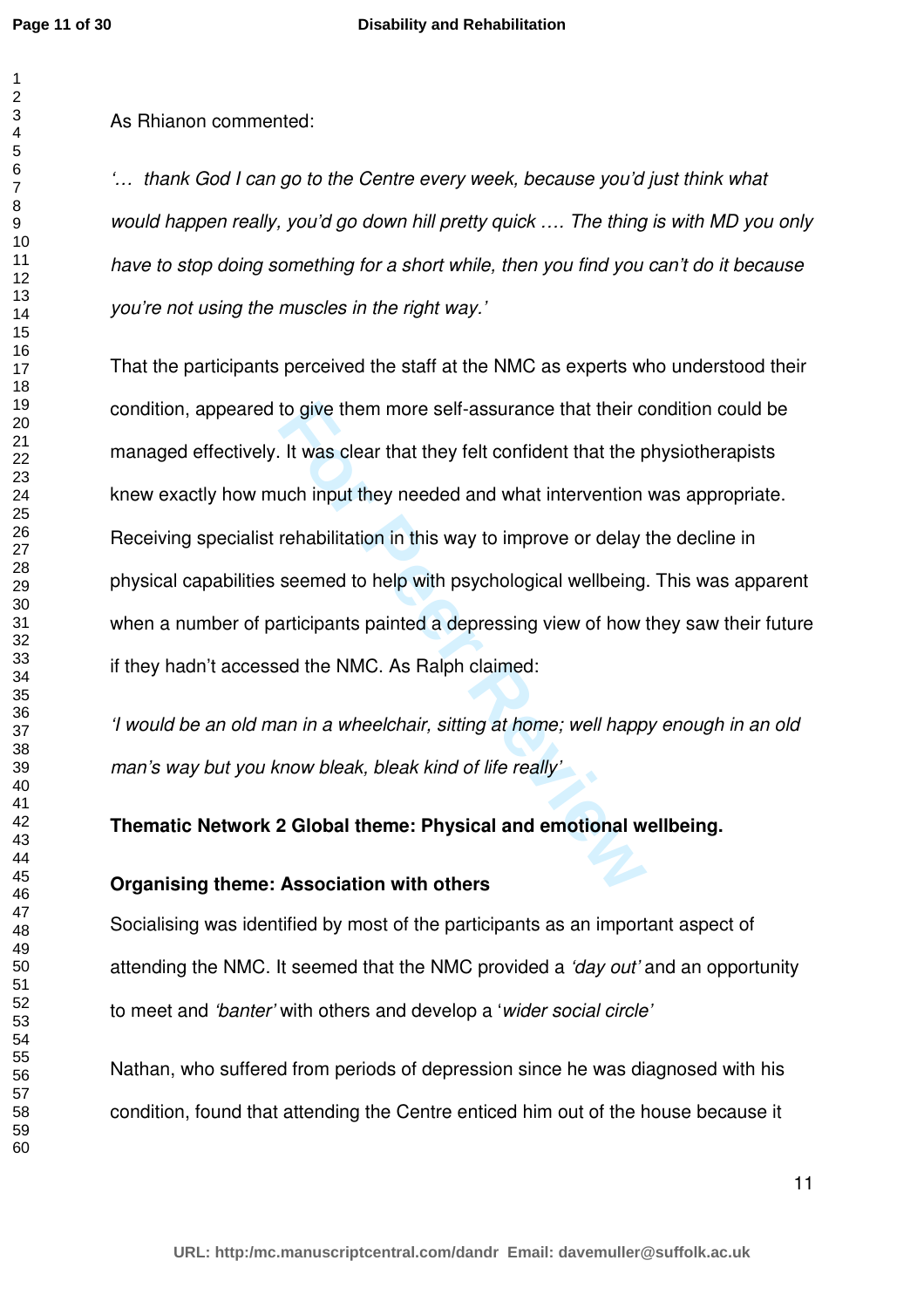gave him the chance to do something different and associate with other people. As he said about coming to the NMC:

'It's the whole thing of coming out, it gives you a reason to have a wash and a shave and put something on; put some nice clothes on, to come out.'

However what seemed to be of particular benefit for some of the participants was the opportunity to get together and converse with people who they felt they could identify with. As David remarked about socialising at the NMC:

'it helps in a way … you know that you've all got the same sort of troubles … You understand each other more, where someone who walks don't understand how hard it is sometimes being in a wheelchair…'.

read about socialising at the NMC:<br> **For Proof Assume Solution** what you've all got the same sort of<br>
the rame sort of<br>
per more, where someone who walks don't ur<br> **For Proof Assume Solution**<br>
Experience appeared to help t Sharing a common experience appeared to help to break down the barriers which one is often faced with when first getting to know someone. Identifying with another seemed to provide a familiarity, a depth to the understanding of the other person as they recognised similarities in their circumstances. This appeared to create a sense of connection and belonging. This was described by Ralph as he said:

'… outside there is a kind of a façade, … when you meet a person you are not meeting the person, you are meeting a façade that they have put up, a mask before themselves. But here you start from moment one where the mask isn't there because nobody here can put a mask on. … it's so obvious and blatant that we are all in the same neurological difficulty ... it's like here you join this club of like people'

It seems that interacting with people who had experienced similar circumstances benefited the participants as it provided the opportunity for individuals to help and

 $\overline{1}$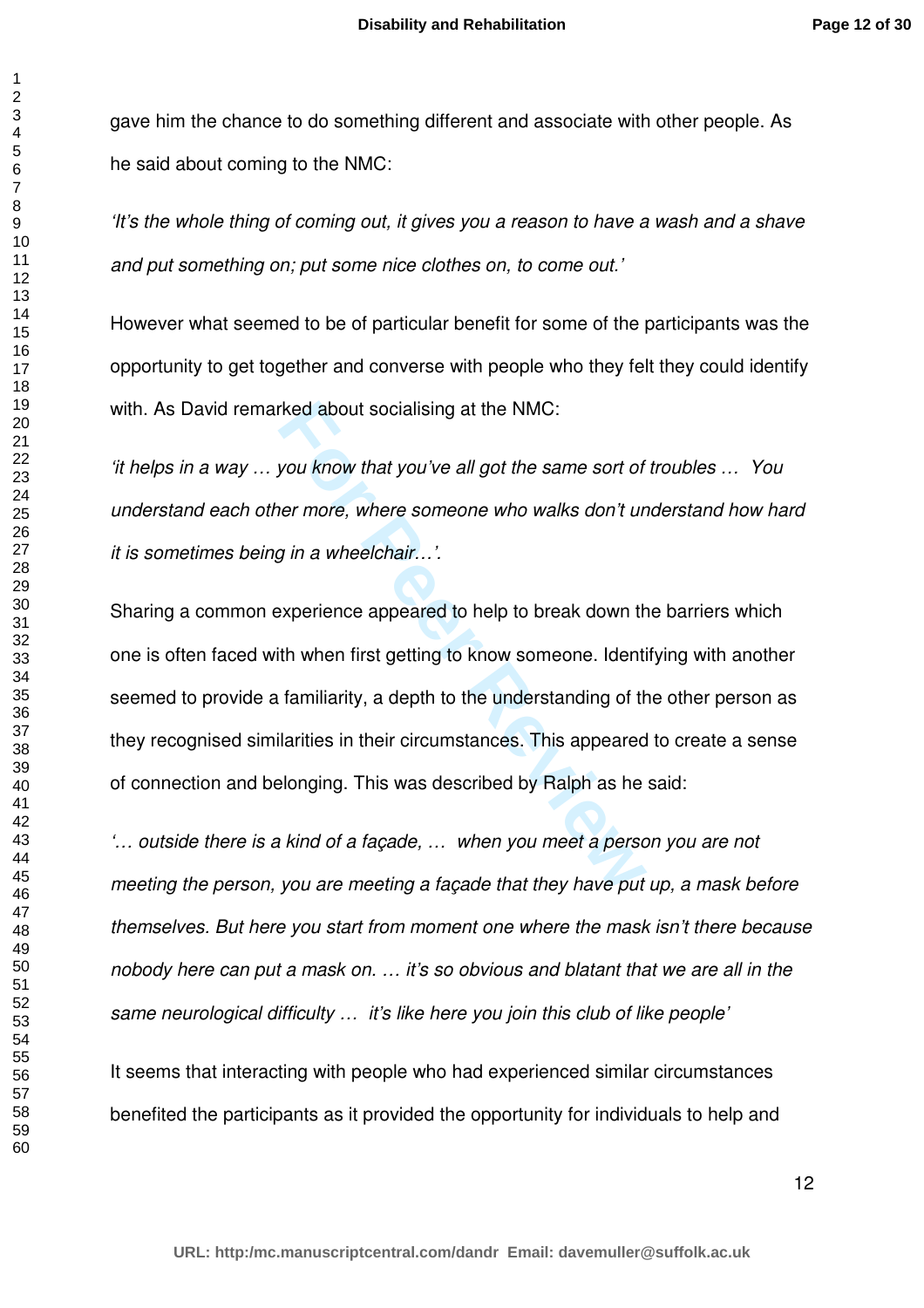assist each other emotionally, particularly in times of need. Philip highlighted this when he said:

'… I know that I have the support here to advise along the way and there are lots of people who've gone through it already who can help, you know that's a big thing here, mutual support from people with MD and you know that everyone, whatever you are going to go through, someone coming here has had that experience.'

wigh the ability to socialise and share recount<br>ticipants seemed to become more aware of r<br>le ways of addressing them. Seeing other att<br>nad not yet experienced appeared to be a pa<br>s an opportunity to plan for difficulties It was clear that through the ability to socialise and share recounts of their experiences, the participants seemed to become more aware of restrictions with their condition and possible ways of addressing them. Seeing other attendees with limitations that they had not yet experienced appeared to be a particular benefit as this was identified as an opportunity to plan for difficulties that they may encounter in the future. As Peter claimed:

'you can see what other problems other people have and you can say well I've been through that and I've got such and such a thing, now this helps me out.'

One finding was the apparent difficulty in accepting the change in circumstance that the condition bestowed on the participants. However it seemed that by sharing information with others about themselves, participants felt supported to learn more about their situation. Some participants identified that this helped them to be more accepting of their condition. What became clear was that over a period of time being part of this social network seemed to give the participants the potential to become very knowledgeable about their circumstance. As Martin said:

'It helps me understand my condition and its often been said that people with dystrophy they often become the experts but to become an expert you need to have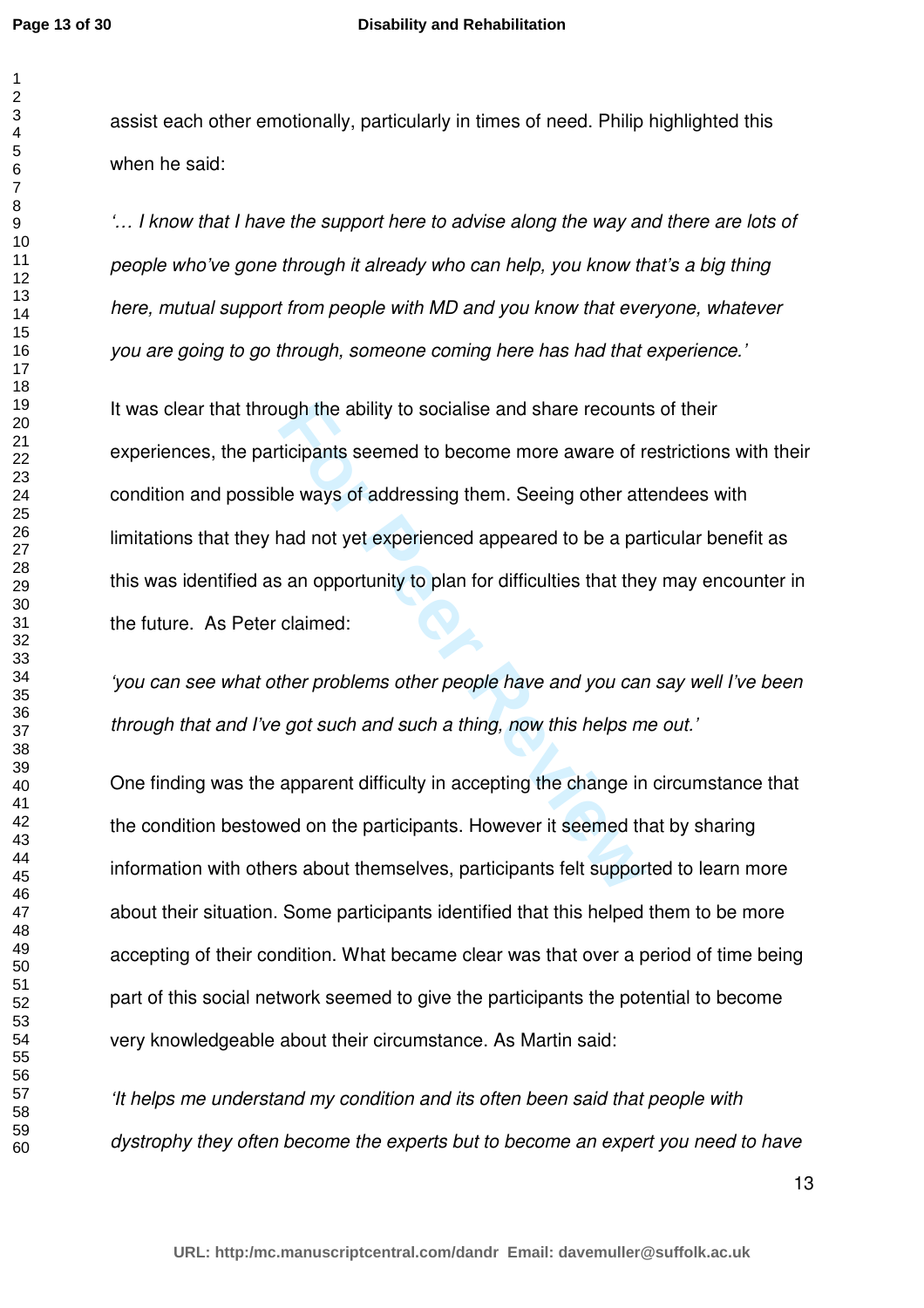advice and input from other experts as well. So I think it helps me to come to terms with it and then maybe I can share it ...'

#### **Organising Theme: Sharing a commonality**

It seemed that disablement conferred on the individual the feelings of difference and uniqueness. When isolated from other people with the same condition this distinction appeared to be seen in a negative light. As Ralph commented:

'I was aware that unfortunately I'm a chap with a green face when green faces are not common and green faces are unfortunately not a good thing to have.'

It was only on accessing the NMC that it seemed apparent to Ralph that there were other people with the same condition, as he said when attending the NMC:

'I saw a lot of people with green faces.'

Fortunately I'm a chap with a green face wher<br>
the faces are unfortunately not a good thing t<br>
sing the NMC that it seemed apparent to Ral<br>
Faces are condition, as he said when attending<br>
with green faces.<br>
The of individu Having no knowledge of individuals in similar circumstances seemed to be the situation for a number of participants which appeared to lead to feelings of estrangement and isolation. However it is clear that some of the participants didn't want to feel a disparity with others and this often led to concealment of their impairment and at times denial of their condition. As Zoe claimed:

'… when I'm not here I have to try and be like everybody else … outside I'm constantly trying my hardest not to limp because I just know that people are gonna look at me really strangely and say ooh, look at her walking down the street.'

However at the NMC it was apparent that Zoe did not feel this need to hide her impairment as she said of attending the NMC:

'when I'm here I can walk around and I'm limping and no one looks at you twice.'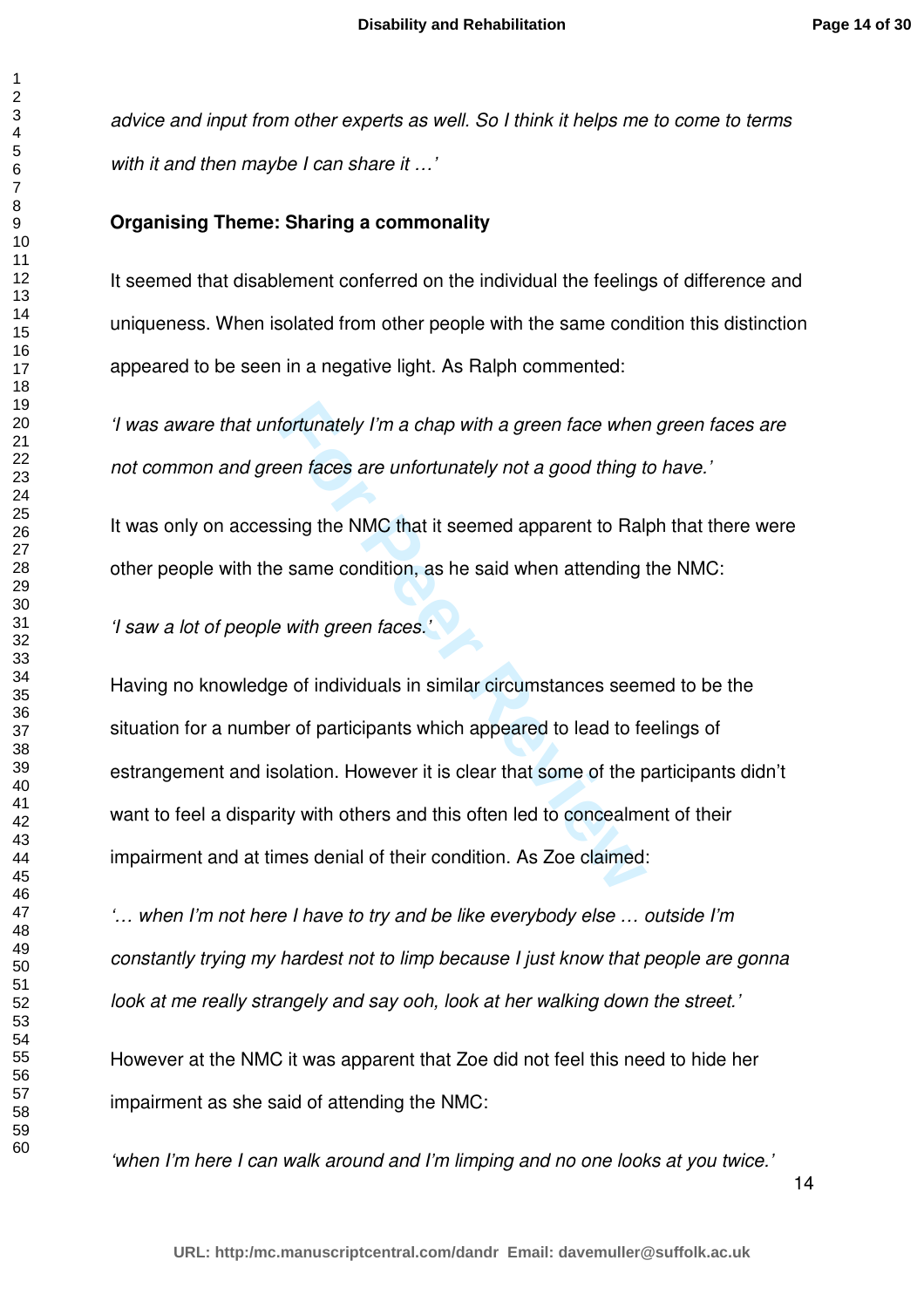$\mathbf{1}$  $\overline{2}$ 

  Attending the NMC and experiencing a commonality with other people, therefore appeared to challenge this perception of self. At the NMC since participants were viewed to be no different from others and were accepted for who they were, it appeared to give them the confidence to show the true reflection of self.

As Shonia said of the NMC:

'they treat you as a normal person… I'm not regarded as a person with a disability. …… I'm not judged in anyway here either. It's like I said a comfortable environment.'

## **Organising theme: Being part of something**

in anyway here either. It's like I said a comfor<br> **Being part of something**<br>
d opportunities for employment at the NMC a<br>
one of its benefits.The NMC provides employ<br>
ay otherwise not have similar chances. Thes<br>
articipant Participants identified opportunities for employment at the NMC and attendance on training courses as one of its benefits.The NMC provides employment and education, for attendees who may otherwise not have similar chances. These opportunities seemed to provide participants with a goal to pursue, giving them purpose to their lives. Philip who had taken up employment at the NMC highlighted this when he claimed:

'I have a lot of responsibility here and knowledge of the Centre so I think it really helps me buy into the whole Centre and what we are actually doing and why we're doing it. I think that certainly gives me a sense of self-purpose and it's rewarding.'

 Zoe who was trained in graphic design had failed to gain employment in this field because health restrictions meant she could only work part-time. Employment at the NMC with the flexible working hours gave her the opportunity to have the career that she had sought. Having this chance to take on meaningful work seemed to provide motivation and encouragement to Zoe. This was apparent when she stated: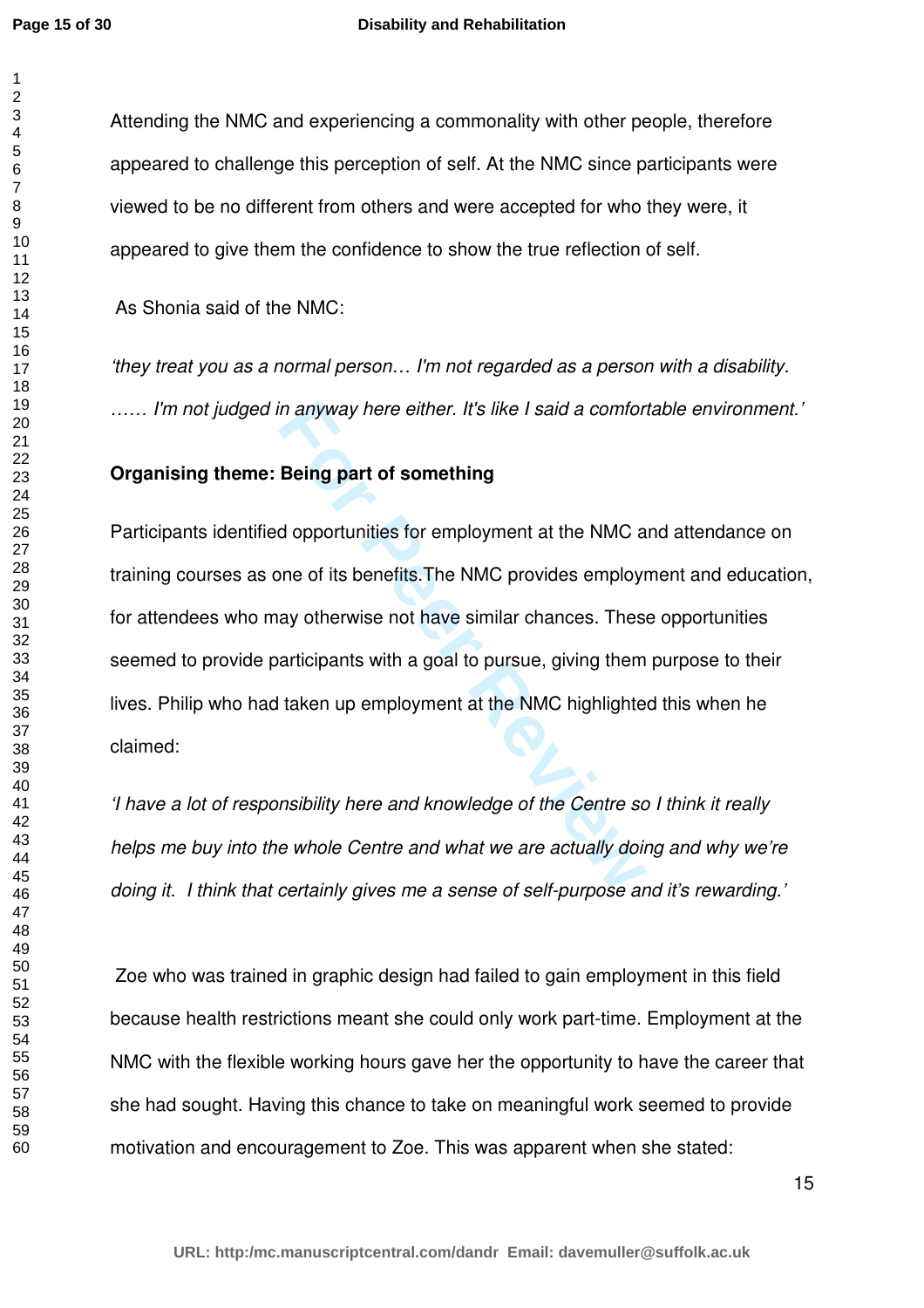'… .just coming here has just made my dream come true really, it really has and I can now achieve what I want to achieve, work part time and get everything out of it that I wanted to.'

Attending courses in NMC's training suite gave participants the opportunity to develop skills and gain qualifications to improve their chances for future employment. Giving participants a new prospect appeared to confer on them a different perspective of how they saw themselves. Not just a person with a condition or impairment but someone with another function in life with something more to offer. When discussing his attendance at the training suite David said:

**For all the terms of the all the solution** of the NMC and the part of something, so it's changed me as a good at what I'm doing ... and it's made me me in cos sometimes I used to get sick of it, but n ell and get a good j 'it's made me feel like part of something, so it's changed me as a person in that way and I know that I'm good at what I'm doing .. and it's made me more confident about being in a wheelchair cos sometimes I used to get sick of it, but now I know there's ways for me to do well and get a good job and stuff like that so it's changed my outlook on life..'

Providing attendees the platform to attain a new status also seemed to help to develop self confidence and raise expectations of what could be achieved Rhianon who previously had no self-belief that she could be capable of gaining paid employment, became more self-assured after working at the NMC. She found that the encouragement that she gained at the NMC and the skills that she had developed there provided her with a springboard to attaining employment outside the NMC. She has now been working for the same private employer for the last 8 years.

 $\overline{1}$  $\overline{2}$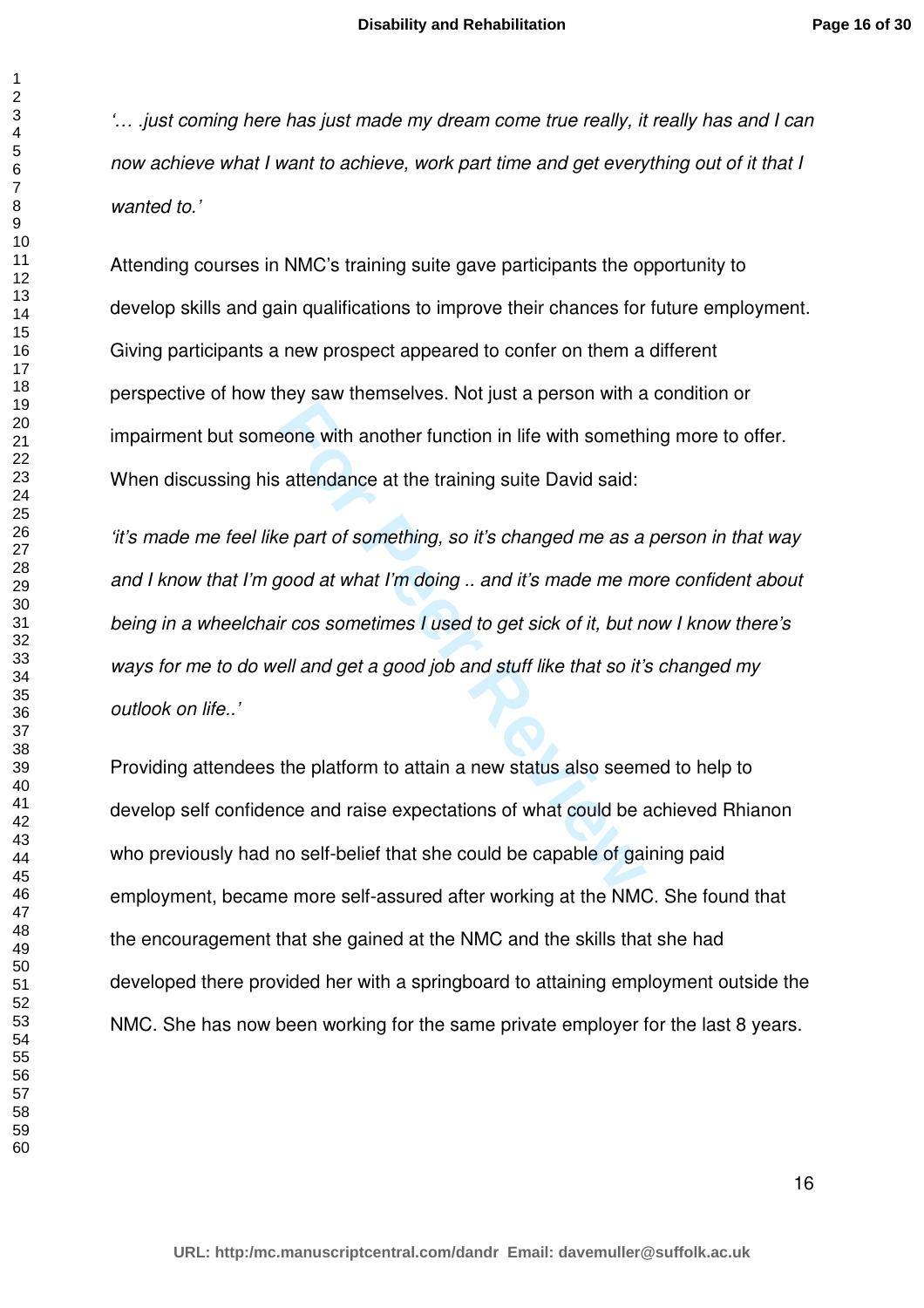### **Discussion**

It is often distressing [28]. The team<br>g period as illness coincides with the normal phich occur during adolescence [29]. Hence a<br>ded, provision appears lacking. It would there<br>for quality improvements, including timely ac Participants' prior experiences support previous findings which highlight a deficiency of specialist services for adults with NMD [6,10,11]. Although children with long term conditions may be adequately provided for, often no comparable service is available for adults [26, 27]. This is particularly disturbing as six of the nine participants in this study were diagnosed during their teenage years or adulthood. The time of diagnosis, when the individual has to come to terms with their condition as they progress from health to ill health, is often distressing [28]. The teenage years are a particularly disturbing period as illness coincides with the normal physical and emotional changes which occur during adolescence [29]. Hence at a time when support is most needed, provision appears lacking. It would therefore seem that proposals in the UK for quality improvements, including timely access to specialist services for people with long term conditions [12, 30], are particularly relevant at this time. It is vital that these recommendations are therefore continued to be implemented. Providing inadequate or no access to specialist resources could lead to people with muscular dystrophy missing out on essential care that could be beneficial to their long term management [10]. Placing barriers in this way can lead to greater disablement [31].

Hope is the motivation that provides one with the determination to continue to strive and the courage to deal with adverse situations [32, 33]. Renz et al [34, p.148], assert 'there is a right to hope' as hope is the life force that keeps one going. Therefore it seems that to diminish the possibility of hope by offering no solace that anything can be done, could not only weaken one's resolve to manage one's own circumstance, but deny one the right to a life worth living. This seems particularly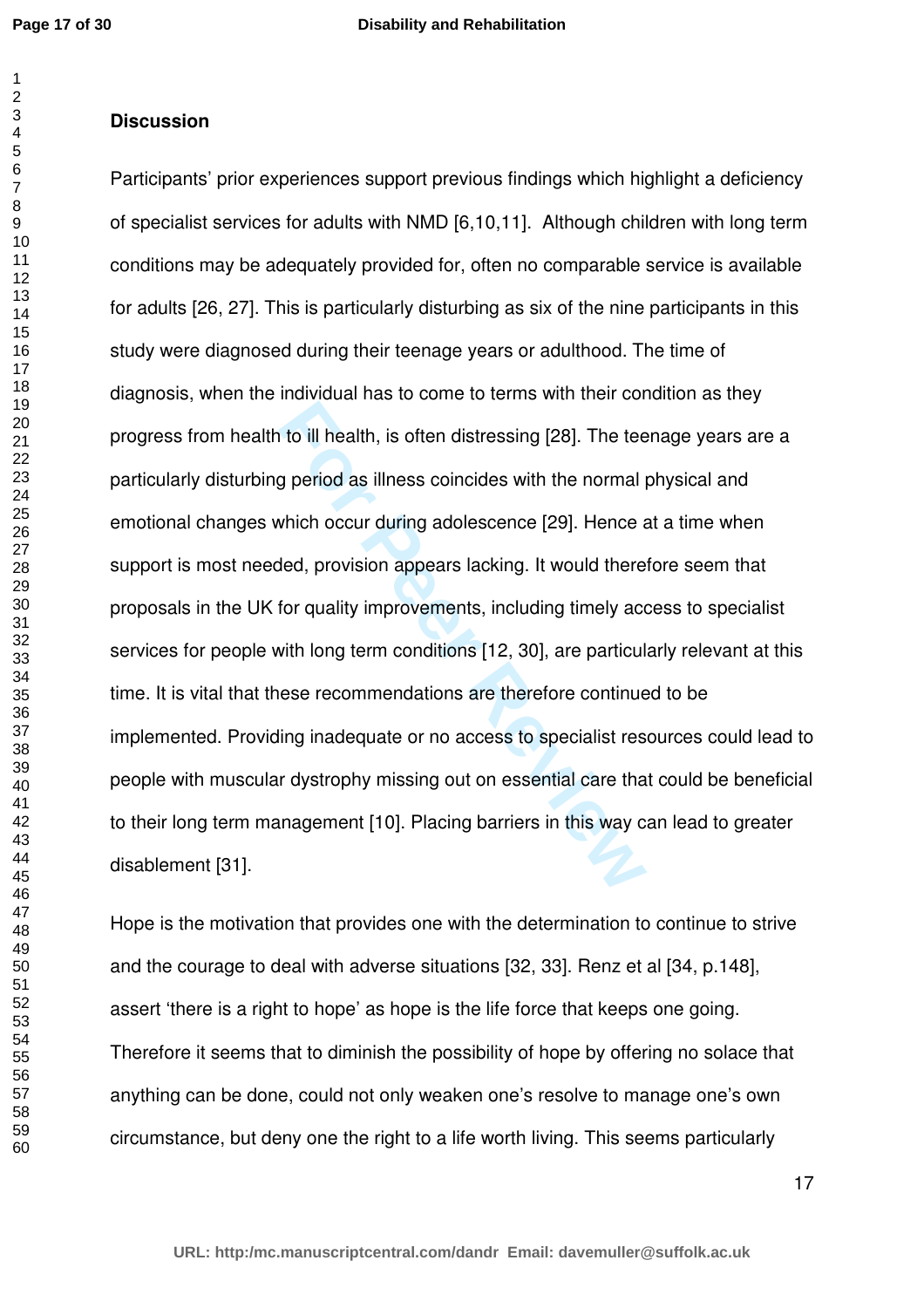pertinent as hopelessness and helplessness at diagnoses was found to be common psychological problems in adults with MD [4]. The NMC by providing appropriate and supportive specialist care to help manage the condition could offer hope by creating some realistic optimism about the future, thus fostering the resolve to cope with the situation [31, 32].

For the prysically continued the given the line<br>hough these findings have been challenged |<br>ecline in body function is slow, emotional cha<br>dividual has time to adapt to the new situation<br>n, by helping to delay disease prog As a progressive disease, MD leads to a continual loss of ability [28]. Uppal [35] found that the more one was physically restricted the greater the reduction in happiness levels. Although these findings have been challenged [36], it may be possible that if the decline in body function is slow, emotional changes could be overcome, as the individual has time to adapt to the new situation [37]. Therefore physical rehabilitation, by helping to delay disease progression, could potentially enhance emotional wellbeing. What has been claimed by adults with physical disabilities is that engaging in physical activities provides them with psychological as well as physical health benefits [38]. As NMD presents in a number of different ways leading to a diversity of needs for the individual [4], it would therefore seem logical to suggest that the specialist skills and expertise offered at the NMC are essential to provide the management for this complex condition [8,10]. However due to the lack of consensus as to an appropriate exercise regime for people with NMD [13], further research is required to identify the optimum physical intervention for this client group.

We are defined by our relationships both with ourselves and with others. We construct an identity based on how we view ourselves, which is influenced by how people respond to us [39, 40]. Our character could therefore be said to be mutable, shaped by our experiences [41]. If people are stared at because of their physical restrictions it could confirm to them that they are different, deficient in some way, as if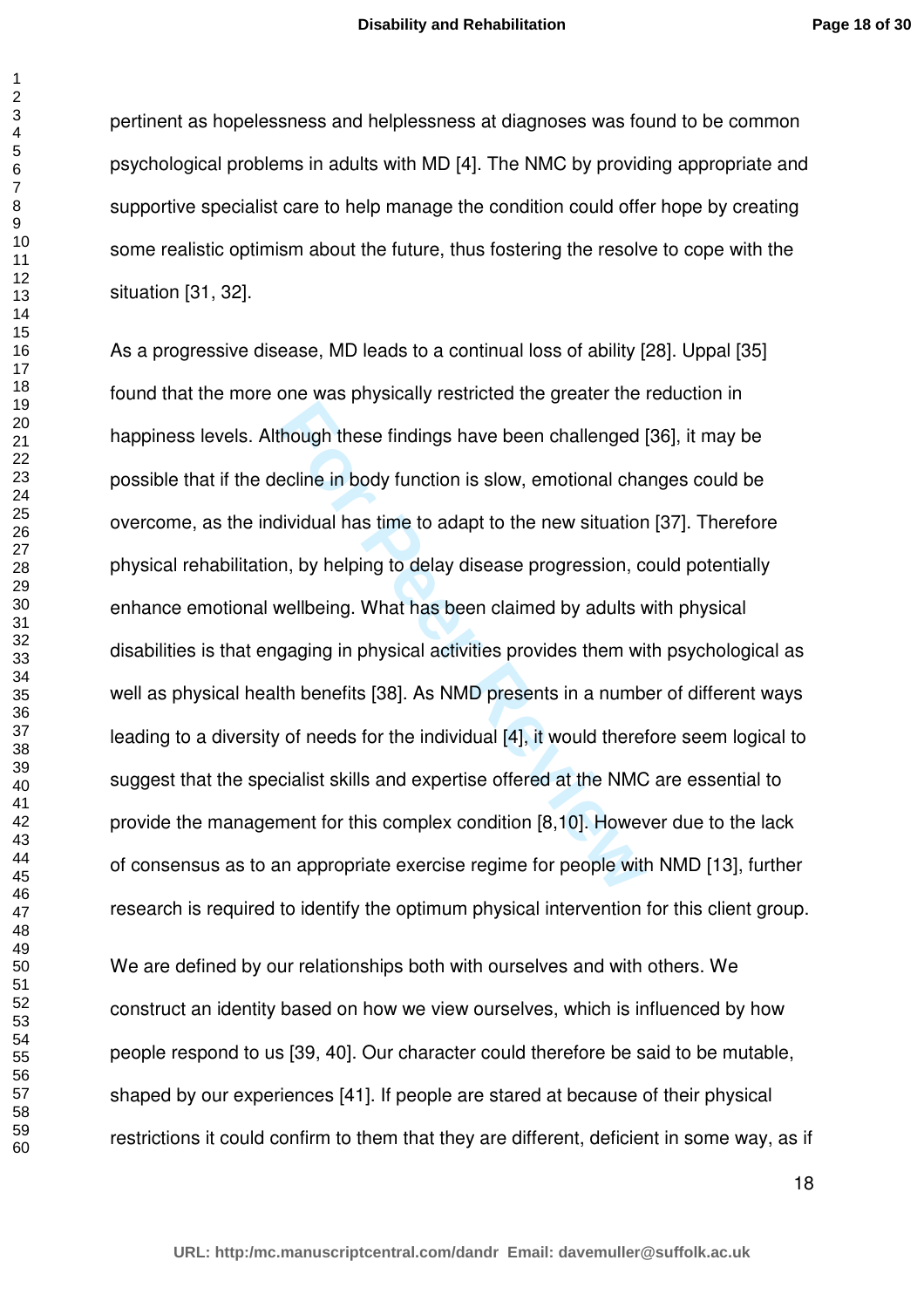$\mathbf{1}$  $\overline{2}$ 

#### **Disability and Rehabilitation**

they don't live up to society's expectations of how they should be. This could present a negative self perception, leading to vulnerability and low self-esteem [40]. Concealment of their physical limitations could then be a way of trying to 'fit in' in an attempt to facilitate a more positive reaction from others, or a way of denial of one's condition in an attempt to feel more accepted. Although denial can improve coping in the short-term by creating hope, long term it can preclude the individual from observing their true self [32,40], hence limiting the potential for self-realisation.

the scan observe others with similar limitations.<br>
For a commonality amongst people with NN<br>
Deling different in any way. As a result of this<br>
If that the participants no longer felt the need<br>
Hees see similarities with ot At the NMC attendees can observe others with similar limitations. Therefore as physical restrictions are the commonality amongst people with NMD, participants were not viewed as being different in any way. As a result of this acceptance of their condition it appeared that the participants no longer felt the need to change their behaviour. As attendees see similarities with others it could offset the feelings of estrangement [40], which could help them view themselves in a more positive light, thus limiting the need for self-pretence or denial. Delmar [32] claim that it is only through self-acknowledgement and understanding that one can identify one's condition and learn to live with it. The NMC, by creating an environment where one feels comfortable to present one's true essence could therefore provide the only opportunity where the individual experiences full acceptance for who they are. It is this confirmation and regard from another that can facilitate self- humanity and recognition [42, 43].

Evidence suggests that social interaction improves wellbeing [44-46]. As it has been found that restrictions caused by MD could limit the possibilities for social engagement [28], coming to the NMC may offer the only opportunity to venture out and meet others. Although what seems important to positive health is that the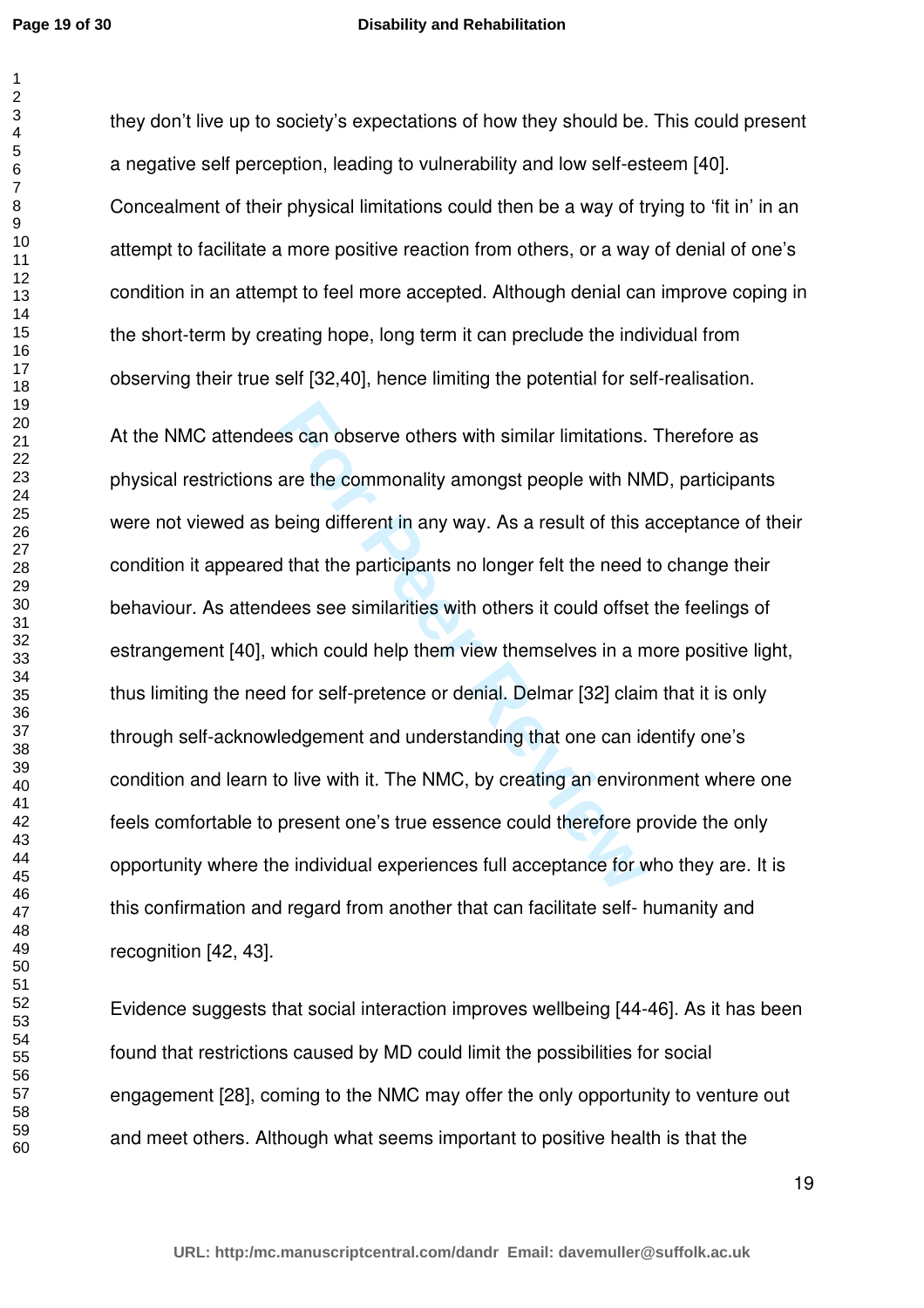relationships formed are encouraging and worthwhile [47, 48]. The ability to identify commonalities with others at the NMC appeared to cultivate these meaningful associations by fostering mutual compassion and understanding. Sharing accounts of their fears and aspirations for the future could provide the psychological support to help individuals to deal with their circumstance, therefore improving wellbeing [33]. It would seem reasonable to suggest that support from people who are more able to comprehend one's situation and hence potentially more empathetic [49], could provide an even greater benefit.

**For Peer Review** Each Individual attending the NMC brings with them a wealth of knowledge gained from their varied experiences [48]. Through engagement with one another, information is shared about their condition and situations that they have encountered. It is through these interactions that attendees can collectively facilitate selfunderstanding which over time can develop expertise about their condition. The training of individuals to become Expert Patients has been a Department of Health initiative to support people with long term conditions [12, 50]. The NMC, as a learning community, provides the environment for individuals to become their own expert patients, thus fulfilling these expectations.

It has been estimated that there are between 50% and 70% of people with disabilities of working age unemployed in developed countries, and 80% to 90% of people with disabilities of working age unemployed in developing countries [51]. It therefore seems significant that the participants identified opportunities for employment at the NMC and attendance on training courses as one of its benefits. The offer of work and education provides the potential to improve the engagement of people with long term conditions in employment [12, 52]. Increasing the level of education of individuals has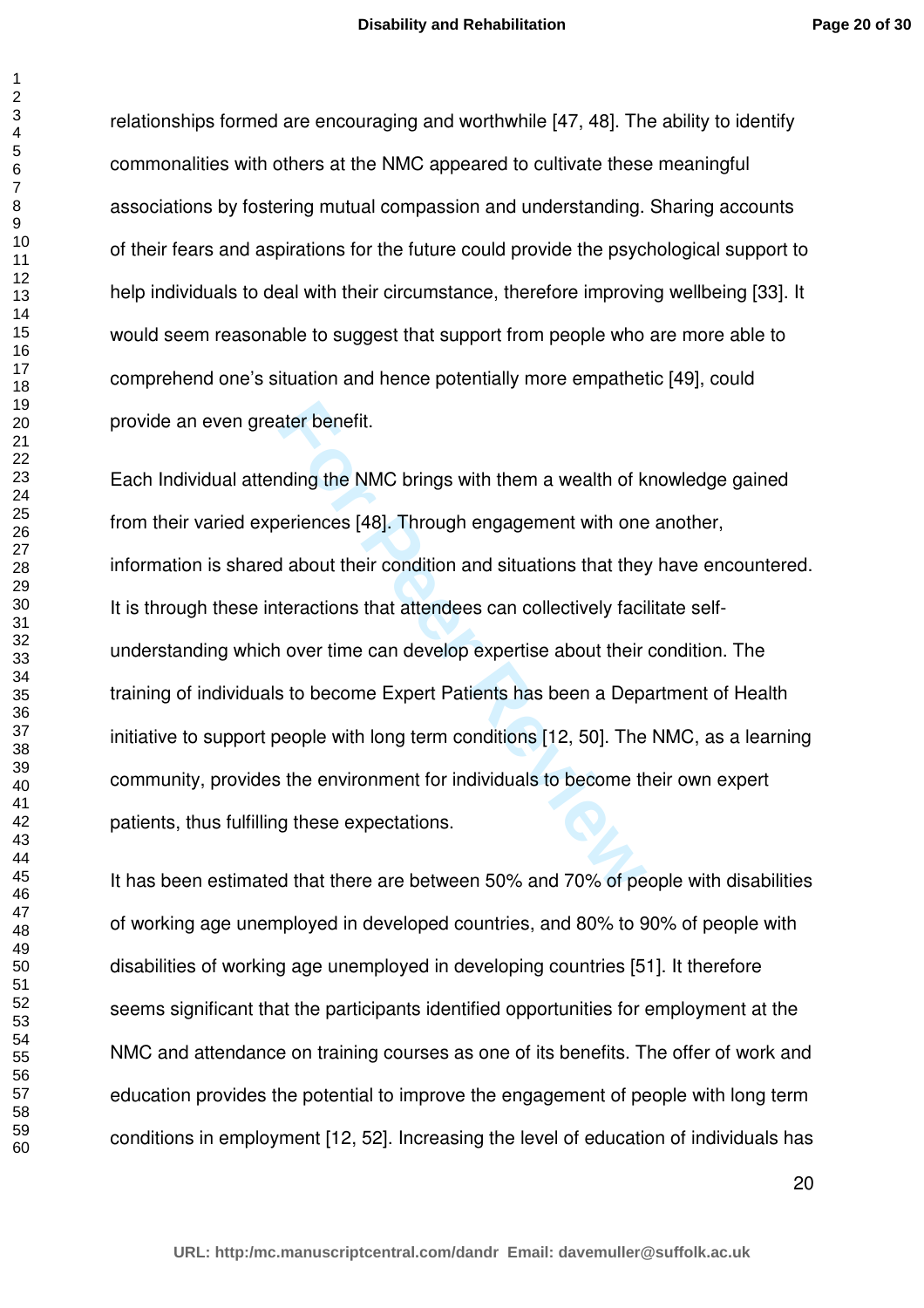$\overline{1}$  $\overline{2}$ 

#### **Disability and Rehabilitation**

been found to reduce the level of unemployment [53]. Therefore providing courses to improve skills could help to increase individuals' employability as they become more attractive prospects to employers. Improving employment opportunities could also provide economic benefits for the individual, through the procurement of a wage and for society, by reducing benefits [54, 55].

**For Persons Scheme Scheme Alternative Scheme Alternative Alternative Alternative Alternative Alternative Scheme Scheme Scheme Scheme Scheme Scheme Scheme Scheme Scheme Scheme Scheme Scheme Scheme Scheme Scheme Scheme Sche** Frankl [56, p133.] claimed that "creating a work or doing a deed" could provide life's purpose, a reason for living, leading to emotional benefits. However what seems important to wellbeing is not the provision of work in itself, but that the endeavour undertaken is meaningful [44, 57]. The NMC by providing courses to improve individuals' skills and attain qualifications could potentially enhance their ability to gain more meaningful work. It could also be said that employment at the NMC in their graphic design and print company, or as administrators or fundraisers, provides opportunities for individuals to participate in a more significant way, thus promoting positive health.

## **Limitations**

Some limitations are acknowledged in this study. Due to the uniqueness of personal experiences and the involvement of only one centre, transferability of the findings to other contexts or settings can not be assumed. However it is likely that situations highlighted by the participants would resonate with individuals in similar circumstances [20].

A self-selected sample can be said to recruit more subjects who have something in particular to say about the Centre. It is therefore possible that the more passive individuals may not be represented. In this study four of the nine volunteers also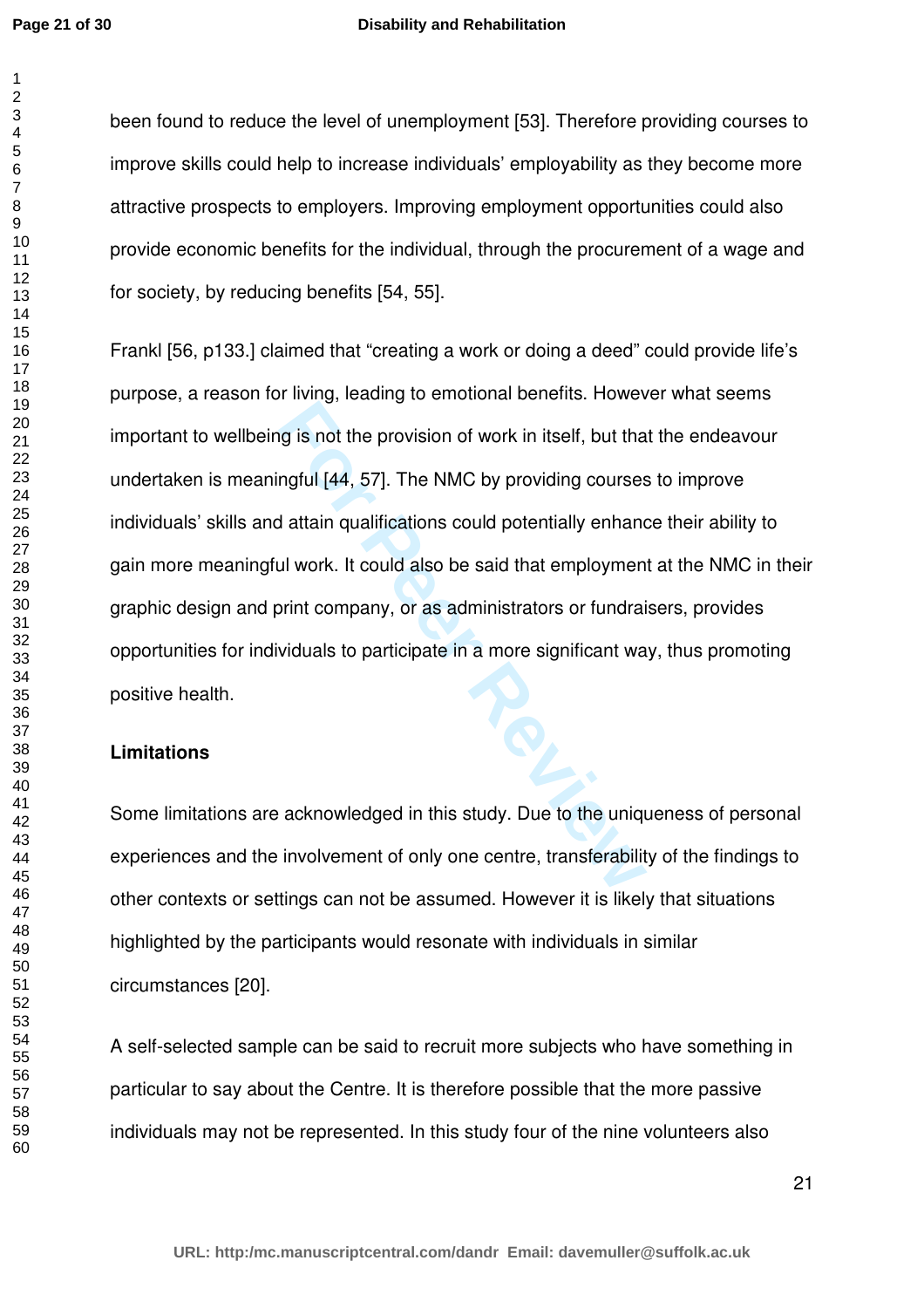worked for the print and design company or as fundraisers. It could therefore be said that their experiences could be perceived to be different to clients who are service users only. However these participants accessed a full range of provisions at the NMC and therefore had a number of valuable experiences to share about their attendance at the NMC.

The sample included a varied cross-section of subjects and by the ninth participant, repetition of information suggested saturation of themes, in that further analysis would be unlikely to identify any new codes [58].

#### **Conclusion**

**Example 19 The Wave School School Supplementation of the Hieldentify any new codes [58].**<br>**For Peer School School School School School School School School School School School School School School School School School Sc** It is apparent from these findings that there is still a lack of availability of specialist treatment leading to a disparity of access for people with NMD. Polices to improve health and social care for people with long term conditions may promote attempts to address this in the UK. It is therefore hoped that this undertaking remains a commitment for the New Government. However it is clear that the issue of service provision for all adults with NMD will remain problematic until evidence as to what constitutes optimal care for this client group is sought and guidelines developed.

The NMC offers one example of how services could be provided for adults with NMD. Findings from this study suggest that the holistic approach at the NMC provide physical, psychosocial and economic benefits for adults with NMD. Although a number of positive experiences were highlighted by participants, what seemed particularly important was the ability to access a number of specialised services at one site and engage with people who had personal experience of NMD.

 $\mathbf{1}$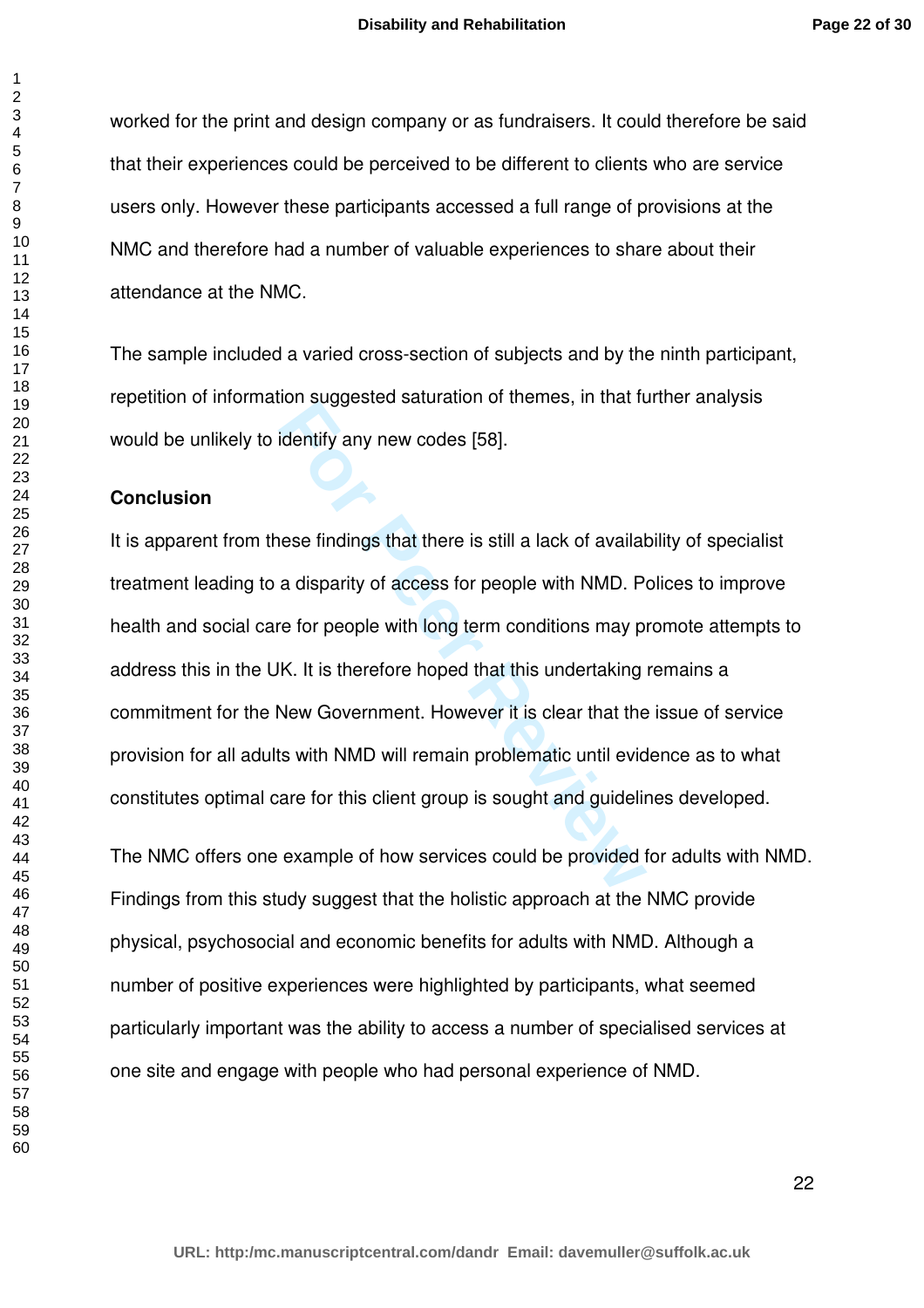#### **Disability and Rehabilitation**

The multidisciplinary approach at the NMC, through the combination of healthcare, support, education and employment, offers a unique model for rehabilitation. As an enterprise, satellite centres adopting the ethos of the NMC could be created supported by charitable funding and procuring contracts with NHS primary care trusts. This would offer the potential to help to redress some of the inequalities and inadequacies in health care for adults with NMD and improve their general wellbeing.

has shown some promising results, more rese<br>needs to be undertaken to explore further th<br>el of service provision. Specific areas for futu<br>dy are:<br>to the most appropriate physical intervention<br>d intensity of exercise regime Although this study has shown some promising results, more research with a wider range of participants needs to be undertaken to explore further the role of the NMC and the holistic model of service provision. Specific areas for future research identified by this study are:

- 1. Investigations in to the most appropriate physical intervention for this client group including type and intensity of exercise regime.
- 2. Further exploration of the psychosocial needs of adults with NMD and how the NMC could meet these needs, including how to cultivate an environment that promotes mutually support and encourages the sharing of knowledge about the condition.
- 3. Ascertaining the feasibility of developing initiatives to facilitate return to work and the gaining of meaningful employment for people with NMD including setting up an advisory service at the NMC, job centre collaboration, college links and work placements

Although this research has been carried out in the UK there are implications for all health care professionals involved in the provision of services for adults with NMD.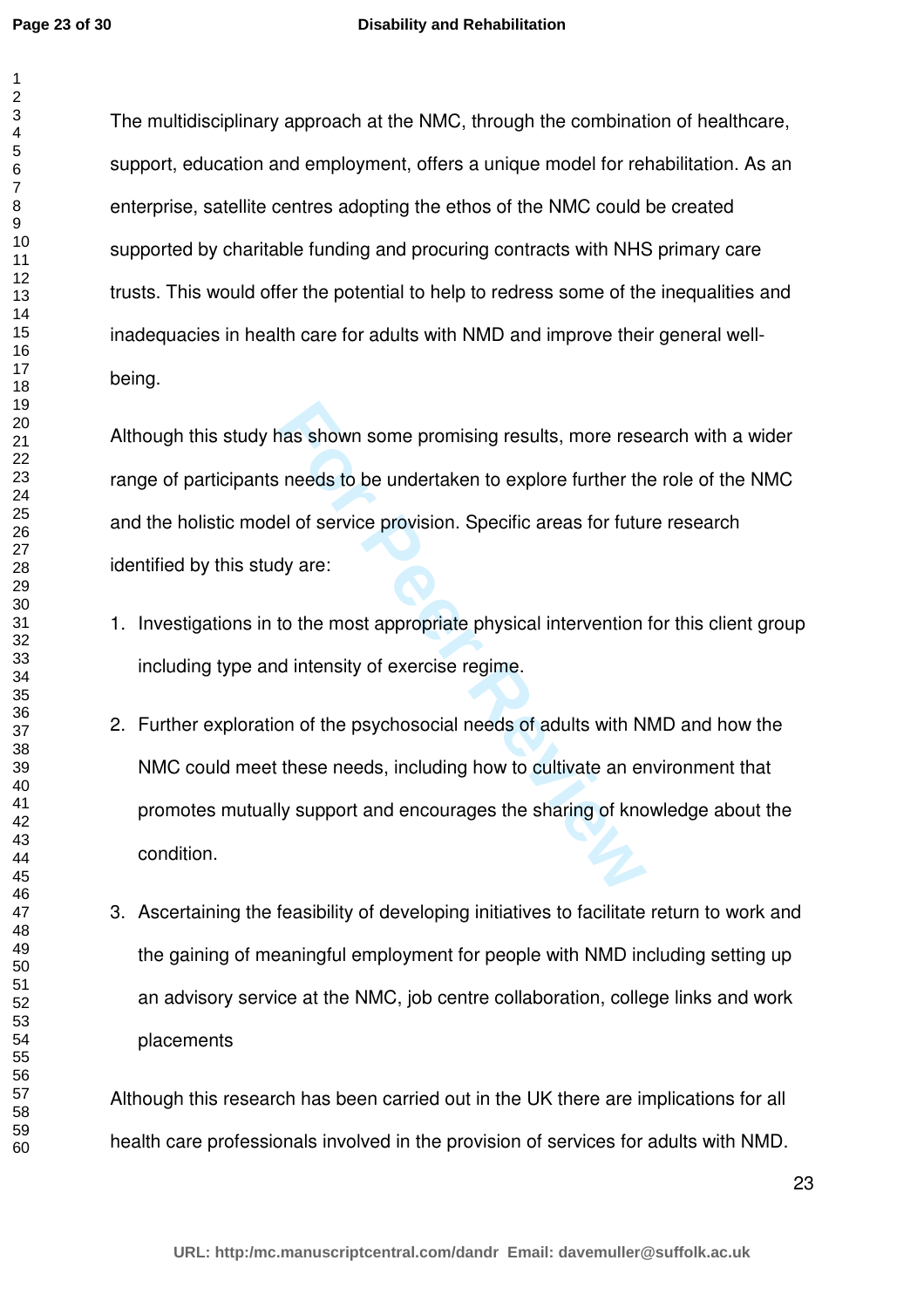Professionals need to be aware of the importance of providing a holistic approach to care for adults with NMD to improve not only the physical health but also the psychosocial wellbeing of this client group. A greater understanding of the experiences and requirements of adults with NMD and what optimum care represents to them is needed. It is only through these insights that an ideal model for service provision can truly be developed.

## **Acknowledgement**

The authors would like to thank staff and participants from the NMC who gave up their time and provided support to carry out this research.

# **Declaration of interest**

The authors report no conflicts of interest. The authors alone are responsible for the content and writing of the paper.

**For Peer Review**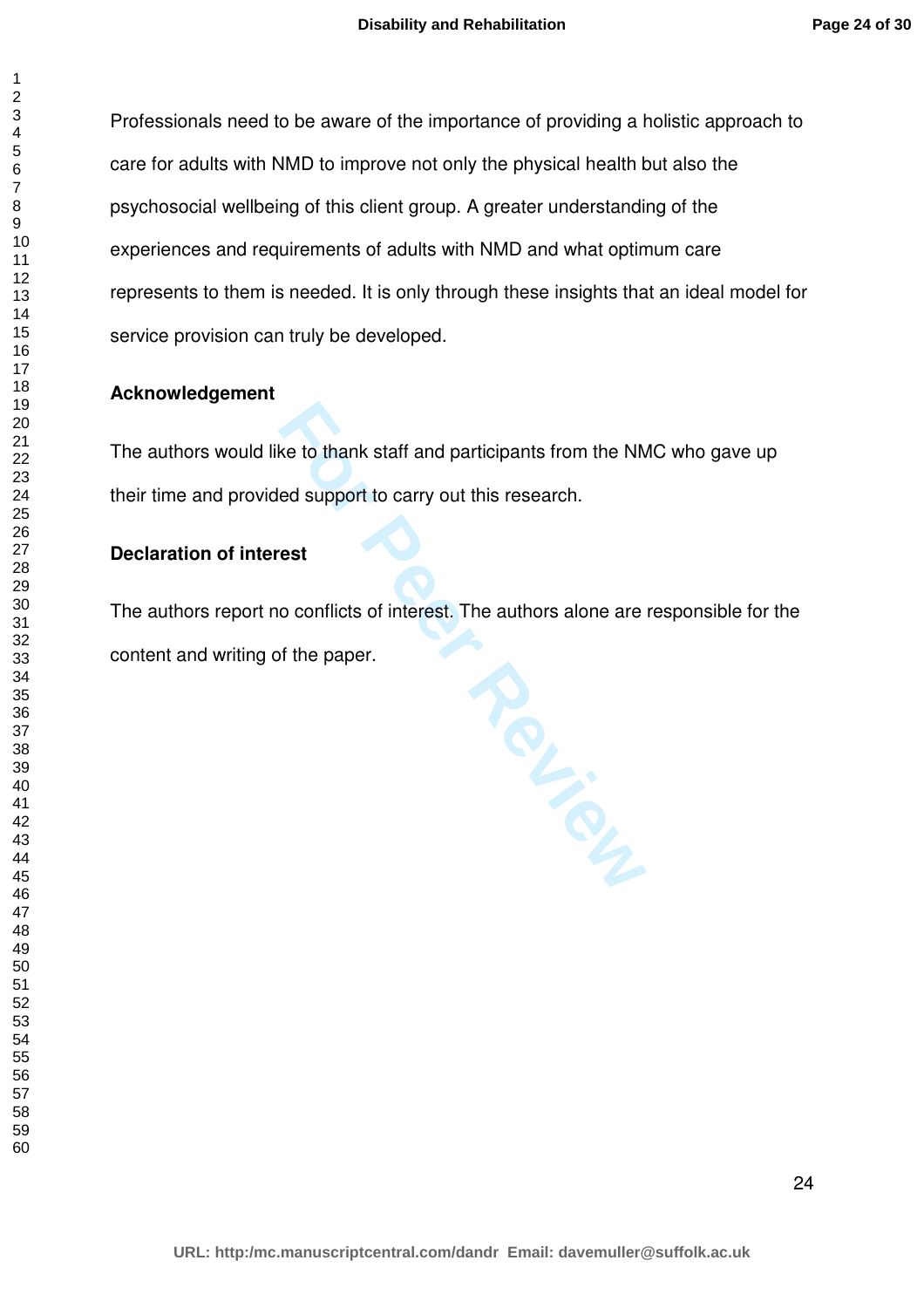#### 123456789  $\overline{2}$  $\mathbf{3}$  $\overline{\mathbf{4}}$ 5 6  $\overline{7}$ 8 9 10 11 12 13 14 15 16 17 18 19 20 21 22 23 24 25 26 27 28 29 30 31 32 33 34 35 36 37 38 39 40 41 42 43 44 45 46 47 48 49 50 51 52 53 54 55 56 57 58 59 60

# **References**

- [1] Brown SC, Jimenez-Mallebera C. Biochemical and molecular basis of muscle disease. In Karpati G, Hilton-Jones D, Bushby K, Griggs RC, editors. Disorders of voluntary muscle. 8th ed. Cambridge: Cambridge University Press; 2010. p 37–80
- [2] Mukherjee M, Mittal B. Muscular Dystrophies. Indian Journal of Paediatrics 2004;71:161-8.
- [3] McDonald CM. Physical Activity, Health Impairments, and Disability in Neuromuscular Disease. American Journal of Physical Medicine & Rehabilitation 2002;81:108-120.
- [4] Ahlström G, Sjöden P-O. Coping with illness-related problems and quality of life in adult individuals with muscular dystrophy. Journal of Psychosomatic Research 1996;41:365-376.
- [5] Emery AE. Muscular Dystrophy. Third ed. Oxford: Oxford University Press 2008. p 1-3
- [6] Hill ME, Phillips MF. Service provision for adults with long-term disability: A review of services for adults with chronic neuromuscular conditions in the United Kingdom. Neuromuscular Disorders. 2006;16:107-112.
- From P-O. Coping with illness-related proble<br>dividuals with muscular dystrophy. Journal of<br>96;41:365-376.<br>uscular Dystrophy. Third ed. Oxford: Oxford U<br>pos MF. Service provision for adults with long-<br>rices for adults with [7] Norwood FL, Harling C, Chinnery PF, Eagle M, Bushby K, Straub V. Prevalence of genetic muscle disease in Northern England: in-depth analysis of a muscle clinic population. Brain 2009;132: 3175-3186
- [8] All Party Parliamentary group for Muscular Dystrophy. Access to Specialist Neuromuscular Care: The Walton Report. London: Muscular Dystrophy Campaign; 2009. p 7-11
- [9] Gibson BE, Young NL, Upshur RE, McKeever P. Men on the margin: A Bourdieusian examination of living into adulthood with muscular dystrophy. Social Science & Medicine 2007;65:505-517.
- [10] Muscular Dystrophy Campaign. Building on the Foundations: The need for a Specialist Neuromuscular Service across England. London: Muscular Dystrophy Campaign; 2007. p 2
- [11] Parker AE, Robb SA, Chambers AC, Davidson AC, Evans K, O'Dowd J, Williams AJ, Howard RS. Analysis of an adult Duchenne muscular dystrophy population. Quality Journal of Medicine 2005;98:729-736.
- [12] Department of Health. The National Service Framework for Long-term Conditions. London: The Stationary Office 2005.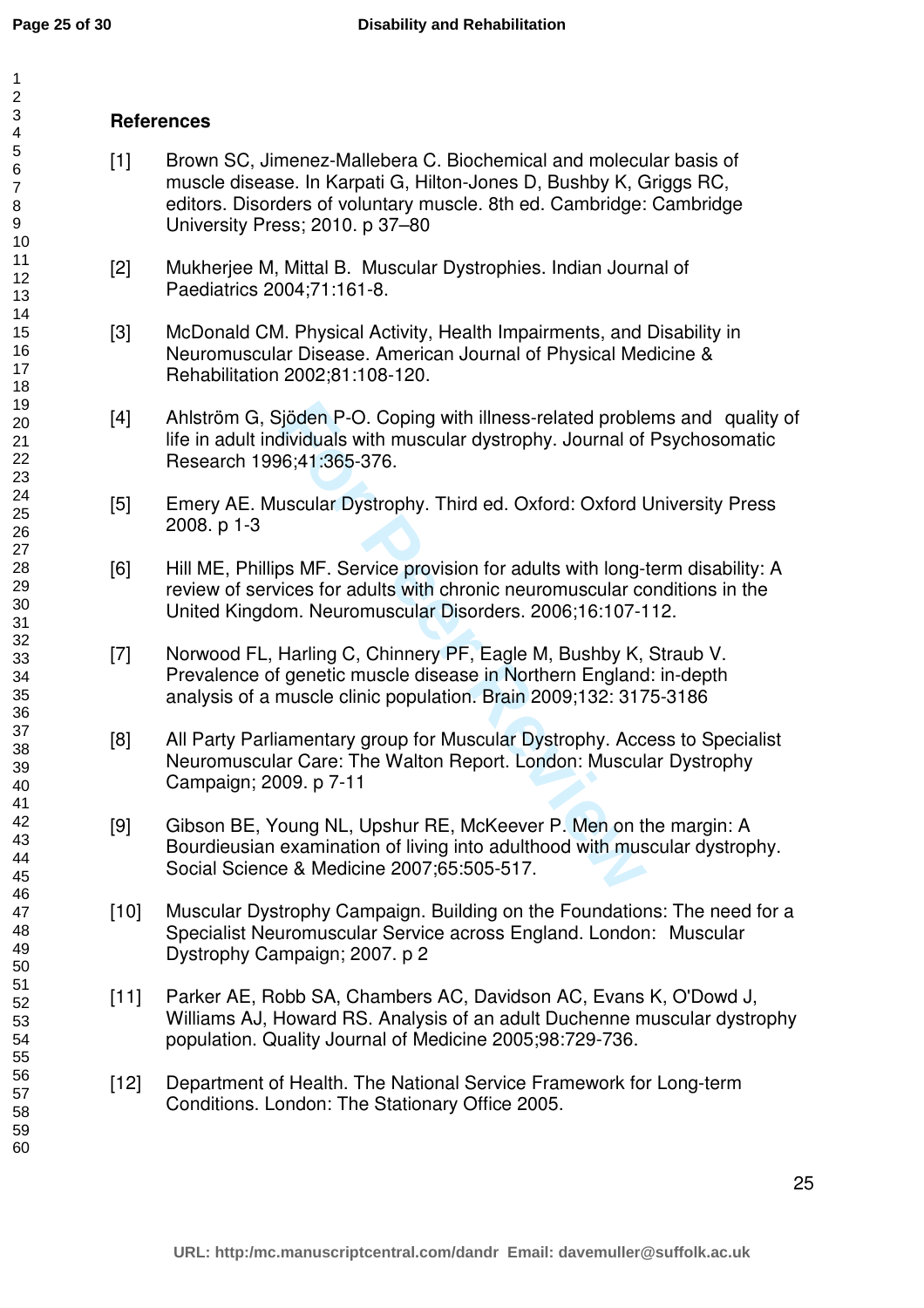- [13] Kilmer DD. Response to Resistive Strengthening Exercise Training in Humans with Neuromuscular Disease. American Journal of Physical Medicine & Rehabilitation 2002;81:121-126.
- [14] Wang CH, Finkel RS, Bertini ES, Schroth M, Simonds A, Wong B, Aloysius A, Morrison L, Main M, Crawford TO, Trela A, and Partcipants of the International Conference on SMA Standard of Care. Consensus Statement for Standard of Care in Spinal Muscular Atrophy. Journal of Child Neurology 2007;22:1027- 1049.
- [15] Ahlström G, Lindvall B, Wenneberg S, Gunnarsson LG. A comprehensive rehabilitation programme tailored to the needs of adults with muscular dystrophy. Clinical Rehabilitation. 2006;20:132-141.
- [16] Pieterse AJ, Cup, EH, Knuijt S, Hendricks HT, Van Engelen BG, Van der Wilt G-J, Oostendorp RA. Development of a tool to guide referral of patients with neuromuscular disorders to allied health services. Part one. Disability and Rehabilitation. 2008;30:855-862.
- Cup, EH, Knuijt S, Hendricks HT, Van Engele<br>orp RA. Development of a tool to guide refe<br>ar disorders to allied health services. Part one<br>2008;30:855-862.<br>Prse AJ, Knuijt S, Hendricks HT, Van Engeler<br>A, Van der Wilt G. Refe [17] Cup EH, Pieterse AJ, Knuijt S, Hendricks HT, Van Engelen BG, Oostendorp RA, Van der Wilt G. Referral of patients with neuromuscular disease to occupational therapy, physical therapy and speech therapy: Usual practice versus multidisciplinary advice. Disability and Rehabilitation 2007;29:717-726.
- [18] NeuroMuscular Centre. Social accounts and annual report and financial statements. NMC 2007-08
- [19] Cott CJ. Client-centred rehabilitation: what is it and how do we measure it? Physiotherapy 2008:89-90
- [20] Stake RE. The Art of Case Study Reseach. London: Sage Publications; 1995. p 8
- [21] Seidman I. Interviewing as Qualitative Research: A guide for researchers in education and the social sciences. 2<sup>nd</sup> Ed. New York: Teachers College Press;1998. p 66
- [22] QSR. NVivo. Version 7. Melbourne: QSR International Pty Ltd 2006. p. 18-30
- [23] Pope C, Ziebland, S, Mays, N. Analysing qualitative data. British Medical Journal 2000;320: p 114-6.
- [24] Attride-Stirling J. Thematic networks: an analytic tool for qualitative research. Qualitative Research 2001;1:385-405.
- [25] Strauss A, Corbin J. Basics of Qualitative Research: Techniques & procedures for developing grounded theory. 2<sup>nd</sup> Ed. London: Sage Publications;1998. p 101-121.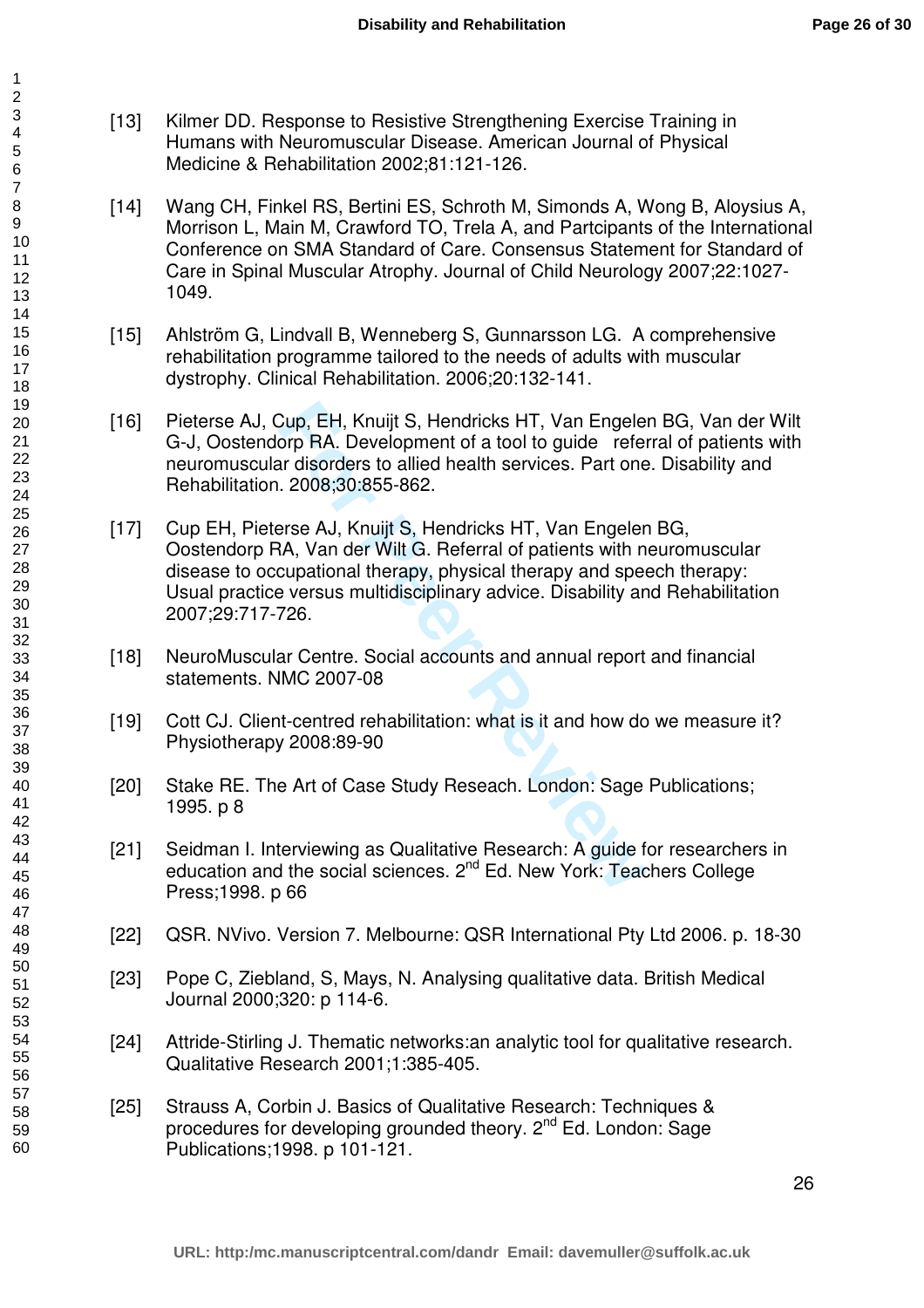| 1<br>$\overline{\mathbf{c}}$<br>3                         |        |                                                                |
|-----------------------------------------------------------|--------|----------------------------------------------------------------|
| 4<br>5<br>6<br>$\overline{7}$<br>8<br>9<br>10<br>11<br>12 | $[26]$ | Department of H<br>the transition of<br>adult health serv      |
|                                                           | $[27]$ | Rosen DS, Blum<br>adult health care<br>Journal of Adole        |
| 13<br>14<br>15<br>16                                      | $[28]$ | Nätterlund B, Sjo<br>with muscular dy                          |
| 17<br>18<br>19                                            | $[29]$ | Michaud P-A, Su<br>II: healthcare pro                          |
| 20<br>21<br>22<br>23                                      | $[30]$ | Darzi A. High qu<br>London: The Sta                            |
| 24<br>25<br>26<br>27<br>28                                | $[31]$ | Masala C, Petre<br>of disability in th<br>1244.                |
| 29<br>30<br>31<br>32<br>33                                | $[32]$ | Delmar C, Bøje<br>Pedersen BD. A<br>Scandinavia Jou            |
| 34<br>35<br>36<br>37                                      | $[33]$ | Sigurgeirsdottir .<br>needs of patient<br>2007;61:384-39       |
| 38<br>39<br>40<br>41                                      | [34]   | Renz M, Koeber<br>essential hope.                              |
| 42<br>43<br>44<br>45<br>46                                | $[35]$ | Uppal S. Impact<br>well-being of ind<br>2006;63:525-53         |
| 47<br>48<br>49<br>50                                      | [36]   | Grootenhuis MA<br>dystrophy: healt<br>adults. Health ar        |
| 51<br>52<br>53<br>54<br>55                                | $[37]$ | Boström K, Nätt<br>muscular dystro<br><b>Rehabilitation 20</b> |
| 56<br>57<br>58<br>59<br>60                                | $[38]$ | Ellis R, Kosma M<br>beliefs and beha<br>Rehabilitation 20      |
|                                                           |        |                                                                |

- 1 RW, Britto M, Sawyer SM, Siegel DM. Transition to e for adolescents and young adults with chronic conditions. Iscent Health. 2003;33:309-311.
- öden P-O, Ahlström G. The illness experience of adult persons vstrophy. Disability and Rehabilitation. 2001:23:788-798.
- uris J-C, Viner R. The adolescent with a chronic condition. Part ovision. Archives of Disease in Childhood. 2004;89:943-949.
- ality care for all: NHS next stage review final report. ationary Office 2008.
- tto DR. From disablement to enablement: Conceptual models e 20th century. Disability and Rehabilitation 2008;30:1233-
- T, Dylmer D, Forup, L, Jakobsen C, Møller, M, Sønder H, chieving harmony with oneself: life with a chronic illness. Irnal of Caring Sciences 2005;19:204-212.
- provision: Archives of Disease in Chinamood.<br>quality care for all: NHS next stage review fir<br>Stationary Office 2008.<br>tretto DR. From disablement to enablement:<br>the 20th century. Disability and Rehabilitatio<br>je T, Dylmer D, J, Halldorsdottir S. Existential struggle and self-reported s in rehabilitation. Journal of Advanced Nursing. 2007;61:384-392.
- le D, Cerny T, Strasser F. Between utter despair and Journal of Clinical Oncology 2009;27:146-149.
- of the timing, type and severity of disability on the subjective lividuals with disabilities. Social Science & Medicine 2006;63:525-539.
- ., de Boone J, van der Kooi AJ. Living with muscular h related quality of life consequences for children and nd Quality of Life Outcomes 2007;5:31
- erlund BS, Ahlström G. Sickness impact in people with phy: a longitudinal study over 10 years. Clinical 005;19:686-694.
- [38] Ellis R, Kosma M, Cardinal BJ, Bauer JJ, McCubbin, JA. Physical activity aviour of adults with physical disabilities. Disability and Rehabilitation 2007;29:1221-1227.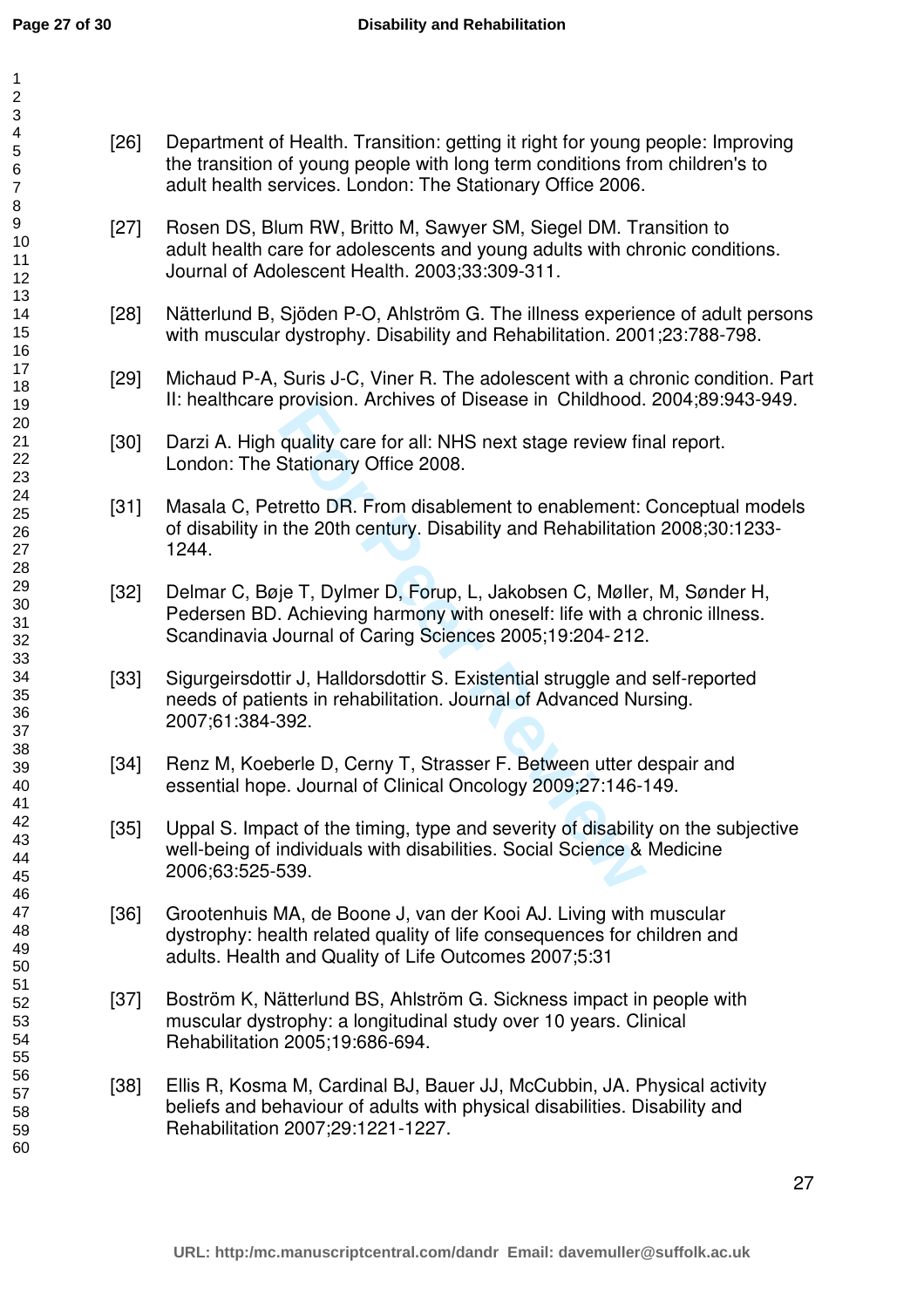- [39] Goffman E. The presentation of self in everyday life. London: Penguin Books 1990. p 30
- [40] Strandmark M. Ill health is powerlessness: a phenomenological study about worthlessness, limitations and suffering. Scandinavian Journal of Caring Sciences 2004;18:135-144.
- [41] Rhodes P, Nocon A, Small N, Wright J. Disability and identity: the challenge of epilepsy. Disability & Society 2008;23:385-395.
- [42] Watermeyer B, Swartz L. Conceptualising the psycho-emotional aspects of disability and impairment: the distortion of personal and psychic boundaries. Disability and Society 2008;23:599-610.
- [43] Yar M. 'Recognition and the Politics of Human(e) Desire'. Theory, Culture & Society 2001;18:57-76.
- prition and the Politics of Human(e) Desire'. 1<br>18:57-76.<br>
Wellbeing: Concepts and Challenges. Discus<br>
he Sustainable Development Research Netw<br>
<u>rnadmin.rechord.com/wp-content/uploads/sd</u><br>
. Accessed 2009 Feb 15.<br>
Donnell [44] McAllister F. Wellbeing: Concepts and Challenges. Discussion Paper prepared for the Sustainable Development Research Network 2005. [http://www.sdrnadmin.rechord.com/wp-content/uploads/sdrnwellbeingpaper](http://www.sdrnadmin.rechord.com/wp-content/uploads/sdrnwellbeingpaper-final_000.pdf)final 000.pdf . Accessed 2009 Feb 15.
- [45] Steptoe A, O'Donnell K, Marmot M, Wardle J. Positive affect and psychosocial processes related to health. British Journal of Psychology 2008;99:211-227.
- [46] Donovan N, Halpern D. Life Satisfaction: the state of knowledge and implications for government. London: Strategy Unit, Cabinet Office 2002.
- [47] Seeman TE. Social ties and health: The benefits of social integration. Annals of Epidemiology 1996;6:442-451.
- [48] Eheart BK, Hopping D, Power MB, Mitchell ET, Racine D. Generations of Hope Communities: An intergenerational neighborhood model of support and service. Children and Youth Services Review. 2009;31:47-52.
- [49] Hemmerdinger JM, Stoddart S, Lilford RJ. A systematic review of tests of empathy in medicine. BMC Medical Education 2007;7:24
- [50] Department of Health. Our health, our care, our say: a new direction for community services. London: The Stationary Office 2006.
- [51] Disability and Employment [Internet]. United Nations enable. Rights and dignity of persons with disability. no date- [cited 2010 May 10]. Available from: <http://www.un.org/disabilities/default.asp?id=255>
- [52] Department for Work and Pensions. A new deal for welfare: Empowering people to work. London: The Stationary Office 2006.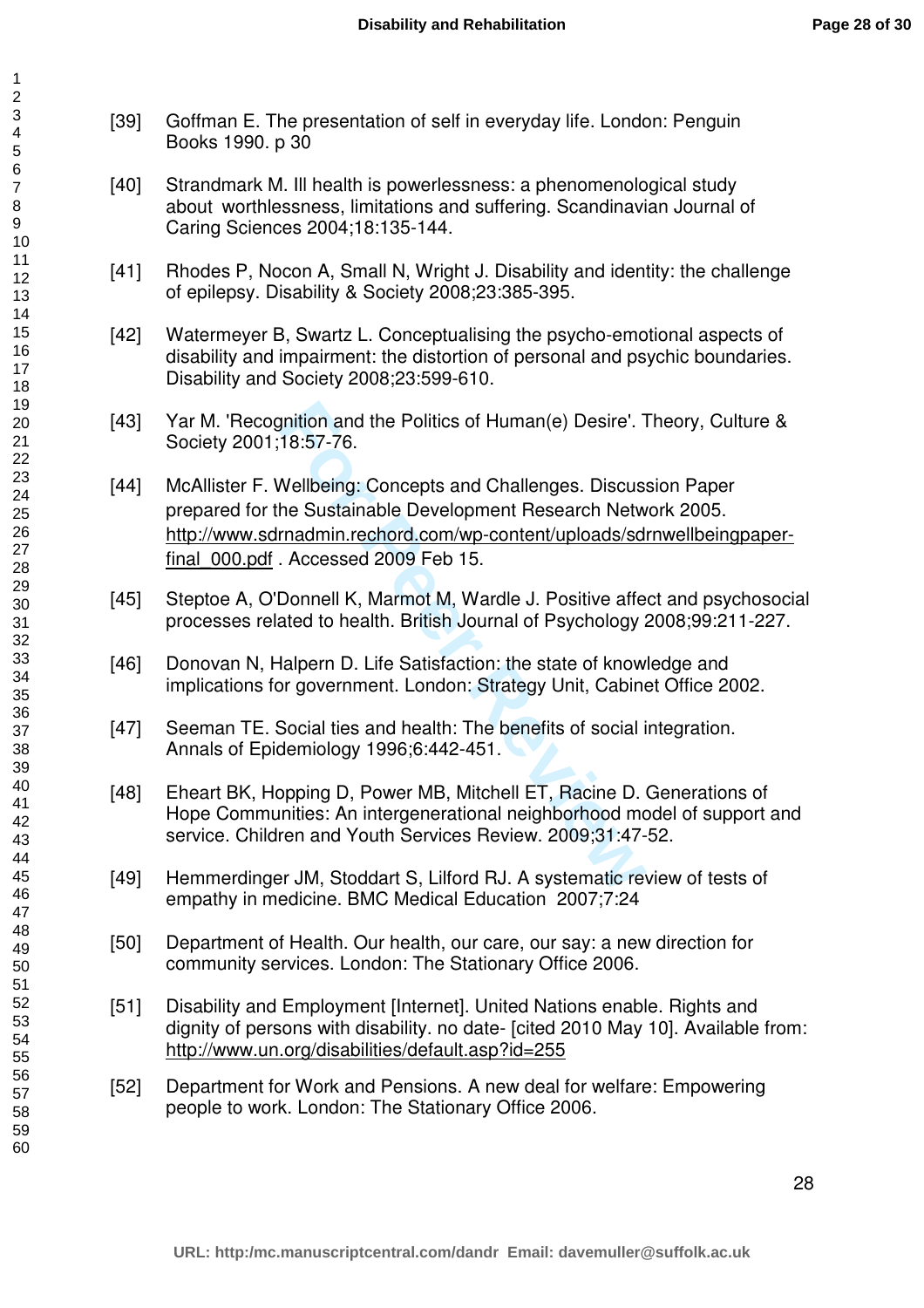- [53] Fowler WM, Abresch RT, KochTR, Brewer ML, Bowden RK, Wanlass RL. Employment profiles in neuromuscular diseases. American Journal of Physical Medicine and Rehabilitation 1997;76:26-37.
- [54] The Prime Ministers Strategy Unit. Improving the life chances of disabled people. London: Cabinet Office 2005.
- [55] Department for Work and Pensions. Improving health and work: Changing lives' the government's response to 'Working for a healthier tomorrow'. London: The Stationary Office 2008.
- [56] Frankl V. Man's search for meaning. New York: Washington Square Press; 1985 p.133.
- [57] New Economics Foundation (NEF). A well-being manifesto for a flourishing society. London: NEF 2004.
- **For Periodicides** [58] Flick U. An Introduction to Qualitative Research. California: Sage Publications 1998 p 185